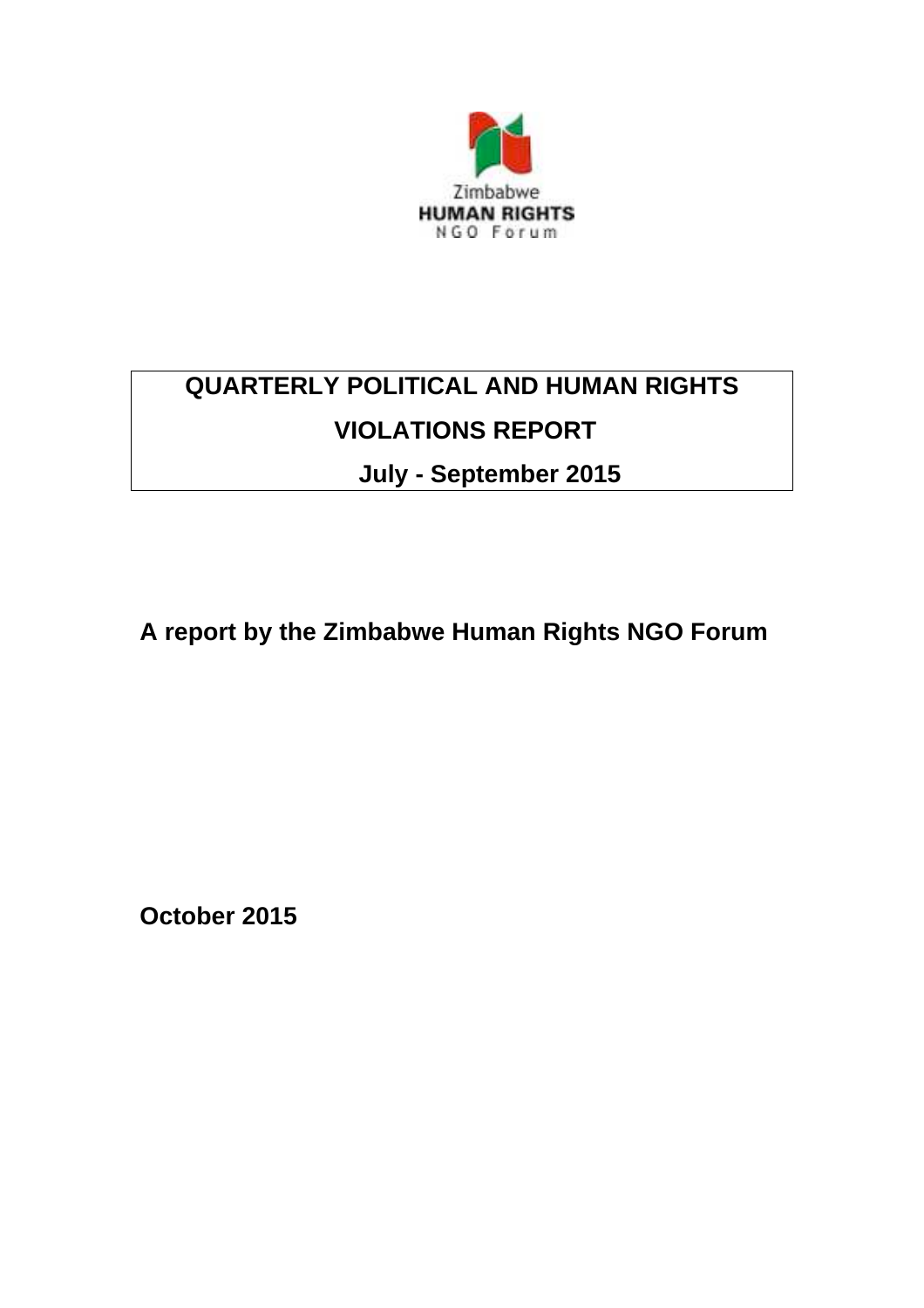# **TABLE OF CONTENTS**

| a.                                                                 |  |
|--------------------------------------------------------------------|--|
|                                                                    |  |
|                                                                    |  |
|                                                                    |  |
| e                                                                  |  |
|                                                                    |  |
|                                                                    |  |
| a.                                                                 |  |
| b.                                                                 |  |
| c.                                                                 |  |
| d.                                                                 |  |
| a.                                                                 |  |
| Violation of the right to freedom from arbitrary eviction 20<br>b. |  |
|                                                                    |  |
|                                                                    |  |
|                                                                    |  |
| ABOUT THE ZIMBABWE HUMAN RIGHTS NGO FORUM 25                       |  |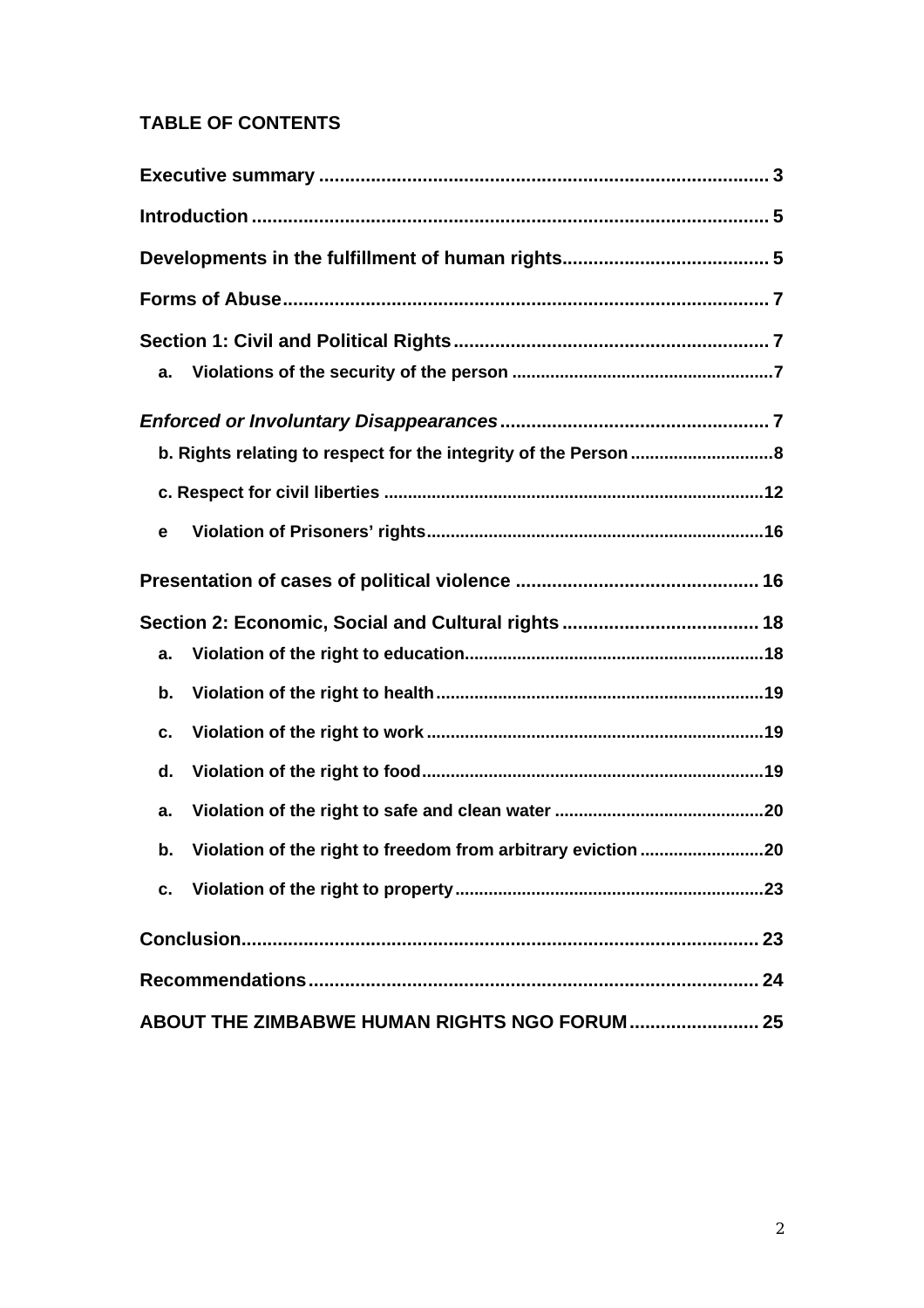## **Executive summary**

The report covers political and human rights violations in Zimbabwe for the period July to September 2015. The third quarter of the year was relatively calm with no major incidences of civil and political rights violations. However, the country continues to suffer from interlinked political, economic and social challenges. Formal unemployment levels are estimated at around 90% and this is further aggravated by reduced opportunities for informal work after informal traders were taken off the streets in all urban centres. Socially, the country is regressing with criminal statistics rising and social degeneration becoming an observable symptom.

Although, there was a marked decline in cases of organized violence and torture, the country is still to find closure on the Itai Dzamara<sup>1</sup> disappearance. Law enforcement agents continue to profess ignorance on his whereabouts, despite a High Court order compelling them to search for Dzamara and provide regular updates.

Key violations noted during the period included violation of freedom from arbitrary eviction; the violent removal of vendors from undesignated operating spaces and the violation of workers rights. The Harare Municipal Police demolished houses in areas in and around the City of Harare and also embarked on a violent crackdown on unlicensed street vendors. This was characterised by assaults, arbitrary arrests and destruction and confistication of vendors' wares.

Freedom of assembly, association expression and freedom to demonstrate and petition were curtailed during the period. There is still reluctance on the part of government to realign repressive legislation such as AIPPA, the Criminal Law (Codification and Reform) Act, the Official Secrets Act, the

<sup>&</sup>lt;sup>1</sup> Itai Dzamara, a freelance journalist and pro - democracy activist was abducted on 9 March is still to be found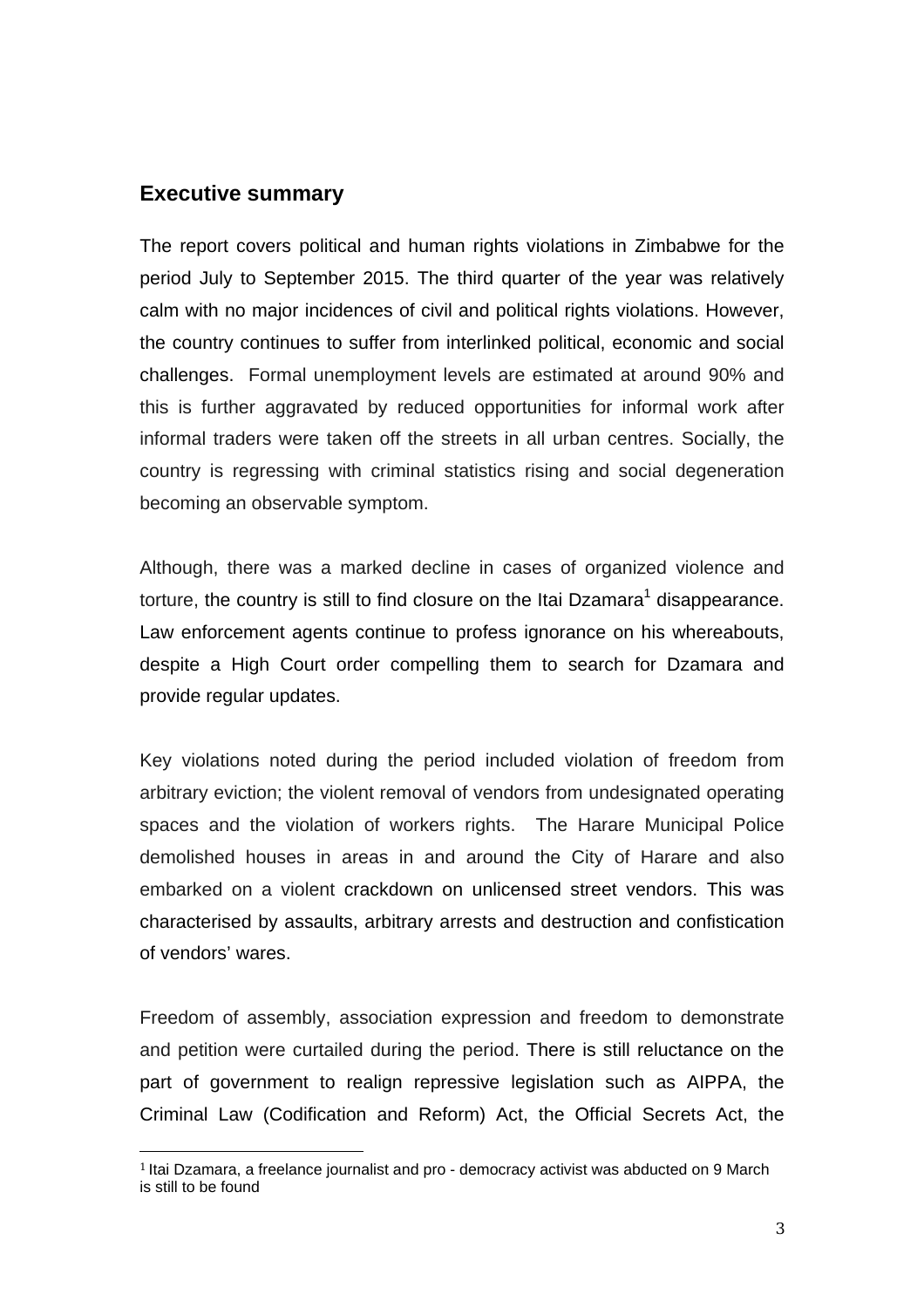Interception of Communications Act, and the Broadcasting Services Act among others with the Constitution.

Service delivery remains constrained. Currently the country faces the worst power cuts in history. Some residential areas experienced power cuts of more than 17 hours a day. Industry has also been badly affected by the power outages, leading to lost production time and reduced capacity utilization.

By-elections were held in Marondera Central, Mbire, Epworth and Mudzi West. In all these constituencies ZESN observed that the political environment remains heavily polarised with the culture of harassment and intimidation prevailing.

Further, Zimbabwe faces major challenges such as progress towards reconciliation and healing, sustained economic recovery and good governance. The government is still to operationalise the National Peace and Reconciliation Commission (NPRC), after interviews for the NPRC Commissioners were held in March 2014. The NPRC remains the only commission to be instituted. The government is also still to realign the about 400 domestic laws with the Constitution.

In the circumstances, the Forum recommends to the Government of Zimbabwe to:

- a. Improve on service delivery and be committed to finding a lasting solution to the ever declining social and economic conditions.
- b. Urgently consider realigning of all laws that do not comply with the Constitution.
- c. Operationalise the independent commissions
- d. Ensure that the truth about the whereabouts of Itai Dzamara is established and those responsible are held accountable;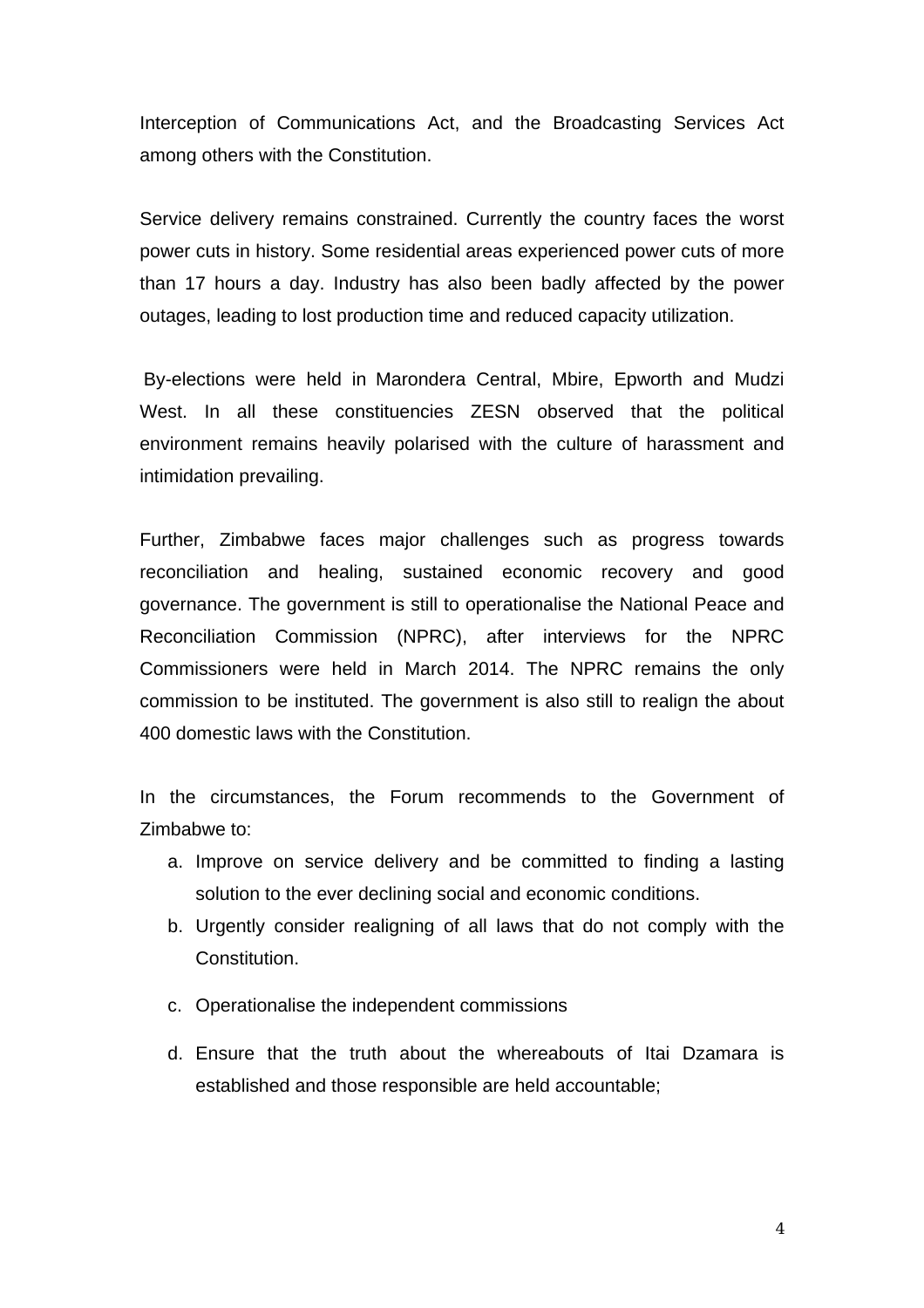#### **Introduction**

The Zimbabwe Human Rights NGO Forum (the Forum) produces the Quarterly Political and Human Rights Violations Report (QPVR). It is a monitoring tool to track and document trends in civil, political, economic, social and cultural rights violations. This report covers the period between July and September 2015 and highlights developments, statistics and trends in human rights violations. The information used is derived from the Forum's Public Interest Unit (PIU), member and partner organisations and verified press reports. Although this report derives its information from multiple sources it is not intended to be the main and exhaustive source of human rights violations information in Zimbabwe, but a complimentary report alongside those produced by other human rights organisations.

#### **Developments in the fulfillment of human rights**

During the period there were some developments towards the fulfilment of human rights. On 23 September, the Constitutional Court (ConCourt) made a landmark ruling by annulling Section 121 (3) of the Criminal Procedure and Evidence Act (CPEA). Section 121 of the CPEA empowered the Prosecutor General's office to revoke bail granted by the magistrate courts in matters where the state felt suspects would not be suitable candidates for bail. Upon evoking Section 121, suspects would be remanded in custody for a further seven (7) days to enable the Prosecutor General's office to appeal at the High Court against the magistrate's ruling. This provision mainly affected journalist, political and human rights activists. The ruling was a victory for human rights organisations in Zimbabwe on their legal and advocacy campaign against Section 121.

In compliance with of Section 158 (3) of the Constitution and Section 39 (2) of the Electoral Act, national assembly by- elections were held in Mbire, Mudzi West, Epworth and Marondera Central between July and September. From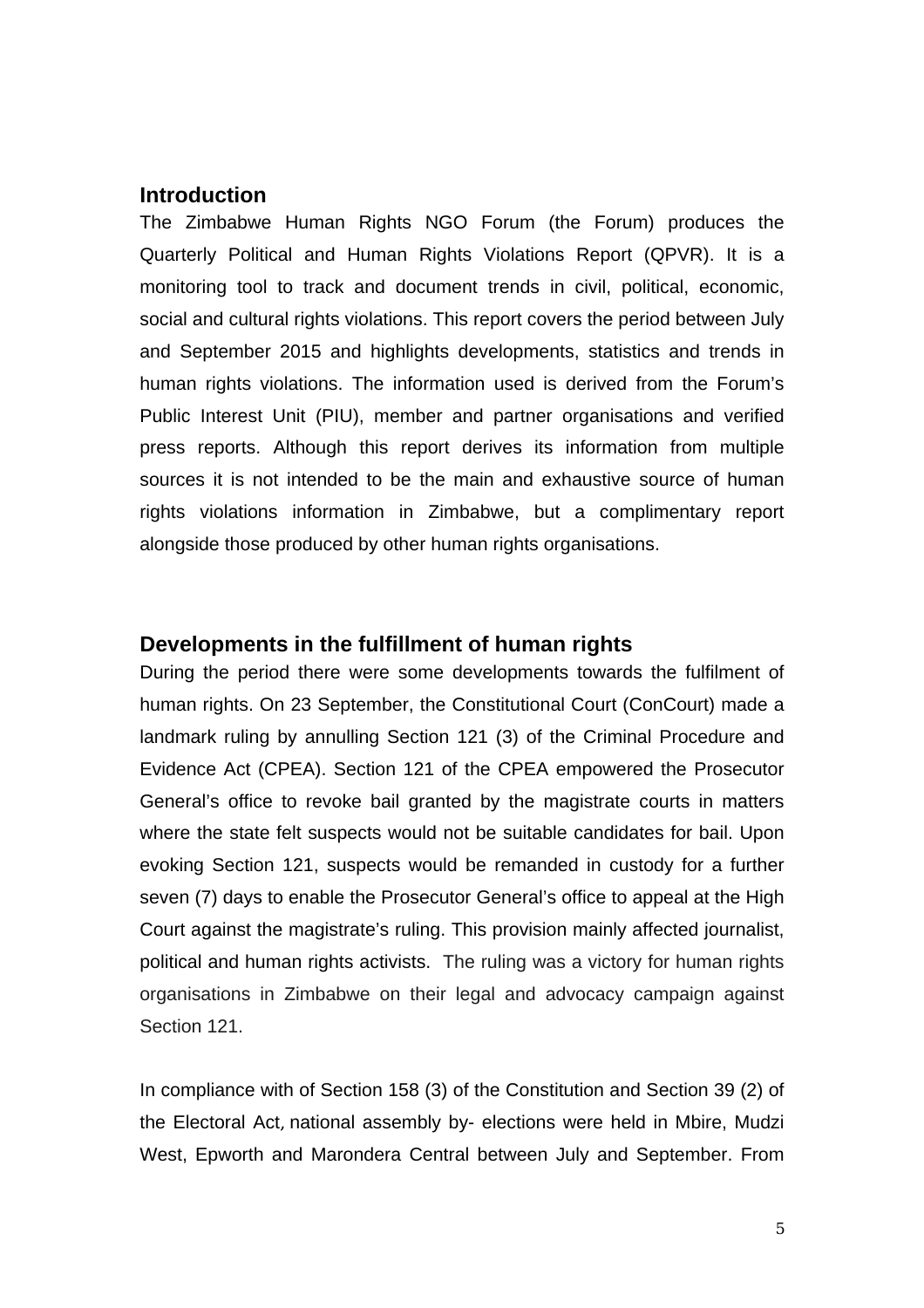March 2015 to date a total of 23 national assembly by- elections were held across the country.<sup>2</sup> The pre-electoral environment in most of the constituencies as has become an electoral tradition, was marred by reports of voter harassment and intimidation.

The Forum through its Public Interest Unit (PIU) continued with the antiimpunity drive in efforts to make perpetrators of mostly 2008 human rights violations accountable by litigating on behalf victims. During the period, a total of four (4) judgements were awarded in favour of victims of 2008 electoral violence. $3$  The amounts awarded ranged from \$2000 to \$20 000. However, it remains to be seen whether the government will honour the judgements. Since 1998, the Government of Zimbabwe (GoZ) has ignored several court judgments awarded in favour of victims by the courts. Legislation such as the Police Act and the State Liabilities Act are used as barricades to protect perpetrators of torture and as instruments for perpetuating impunity by blocking the enforcement of judgments granted against the government.

On a related matter and at the regional level, on 21 September, property owned by the GoZ in South Africa was auctioned to compensate white farmers evicted from their land, during the 2000 violent land reform exercise. In 2008, 80 white farmers launched a case at the Southern African Development Community (SADC), tribunal arguing that they were targeted by the land reforms because of their race. The then SADC tribunal ruled that the farmers should be compensated. The Zimbabwean government rejected the verdict, but a South African court ruled that it could be applied locally as South Africa was a member of SADC. This resulted in AfriForum, a civil society organisation representing the farmers, engaging in a five-year battle to force the government to pay legal costs resulting in the auctioning of the property to cover the legal costs.

In compliance with the procedure for appointment of judges laid down by Section 180 of the Constitution, Chief Justice Chidyausiku swore in nine new

 $2$  See ZESN's report on Marondera Central, Mbire and Epworth national assembly by elections, 19 September 2015

**The Zimbabwe Human Rights NGO Forum Public Interest Unit**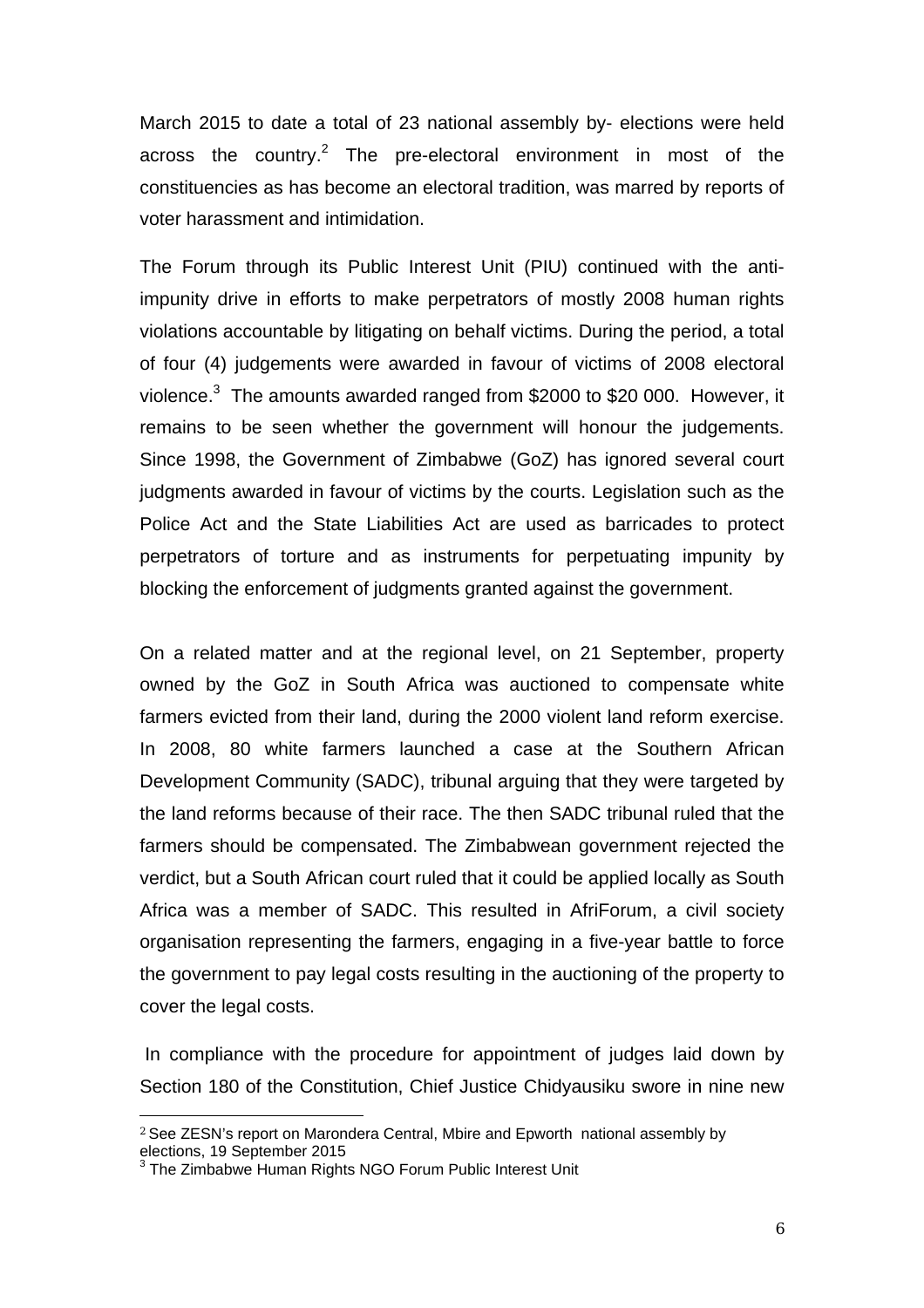judges. These include three judges of the Supreme Court and three of the High Court. The judges were appointed by the President from a list of nine qualified candidates submitted by the Judicial Service Commission following the Commission's public interviews of candidates held in July 2014.

The Zimbabwe Human Rights Commission (ZHRC) started being responsive by acting within the dictates of its mandate, reassuring citizens that it's not a white elephant. Pursuant to an investigations undertaken after Temba Mliswa (an independent candidate and former ZANU PF MP Hurungwe West) lodged complaints of pre- election violence prior the 10 June by elections, the ZHRC recommended that Police Commissioner-General Augustine Chihuri investigate human rights violations that occurred during the Hurungwe West by-elections and ensure that all the perpetrators of violence face the full wrath of the law. Although by the time of writing, no investigations had commenced, the recommendation is a positive development in ensuring that perpetrators of violence are brought to account.

# **Forms of Abuse**

Section one details violations relating to civil and political rights and the second section relates to economic, social and cultural rights.

# **Section 1: Civil and Political Rights**

*a.* Violations of the security of the person

# *Enforced or Involuntary Disappearances*

Enforced disappearance takes place when a person is arrested, detained, abducted or otherwise deprived of their liberty by state officials or by organized groups or private individuals whose actions are condoned by the state in some way. This is followed by a refusal to disclose the fate or whereabouts of the persons concerned, placing them outside the protection of the law<sup>4</sup>. During the third quarter, there were no new cases of enforced disappearances. However*,* the whereabouts of itai Dzamara who was

<sup>4</sup> Article 2 of the UN international Convention for the Protection of all Persons from Enforced **Disappearance**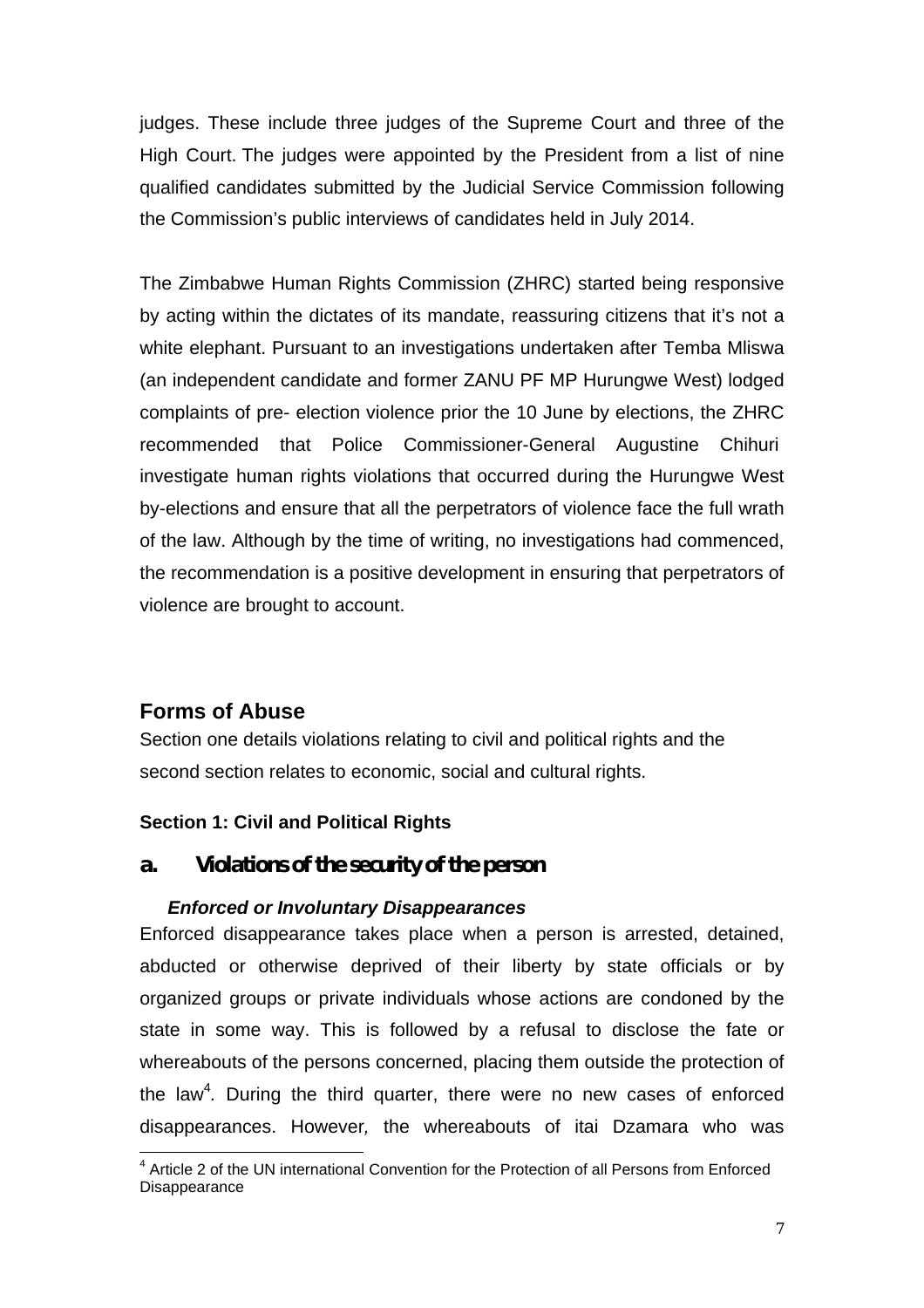abducted in March are still to be ascertained. This is in spite of pressure from the Dzamara family, Civil Society Organisations (CSOs), the churches the diplomatic and international on the GoZ to ascertain his whereabouts. The continued inaction by the police to search for Dzamara and provide regular updates points to complicity on the part of the law enforcement agents on Dzamara's disappearance.

# **b. Rights relating to respect for the integrity of the Person**

Although the political environment remained relatively calm, cases of torture, assault, harassment and intimidation were recorded during the period.

## *Torture and other cruel, inhuman or degrading treatment or punishment*

Torture is *"any act by which severe pain or suffering, whether physical or mental, is intentionally inflicted on a person for such purposes as obtaining from him or a third person information or a confession, punishing him for an act he or a third person has committed or is suspected of having committed; such pain or suffering is inflicted by or at the instigation of or with the consent or acquiescence of a public official or other person acting in an official capacity".<sup>5</sup>*

There was a decline in cases of torture from five (5) cases recorded during the second quarter<sup>6</sup> to two (2) cases in the current. In spite of this decline Zimbabwe still has a long way to go in ensuring that *"No person may be subjected to physical or psychological torture or cruel, inhuman or degrading treatment or punishment."7* The following are the cases of torture documented during the period.

 On 01 July, more than 10 police officers assaulted photojournalist Crispen Ndlovu in Bulawayo after he took pictures of them allegedly assaulting a suspected thief in an alley. Ndlovu sustained injuries on the left arm and he received treatment at Mpilo Central Hospital. His pair of trousers was also torn. He reported the assault at Bulawayo

<sup>5</sup> See Article 1 of the United Nations Convention against Torture and other Cruel, Inhuman or Degrading Treatment or Punishment (1985) http://www.hrweb.org/legal/cat.html <sup>6</sup>

<sup>&</sup>lt;sup>6</sup> See the Zimbabwe Human Rights second quarter Quarterly political and human rights violations report

 $7$  See section 53 of the Constitution of Zimbabwe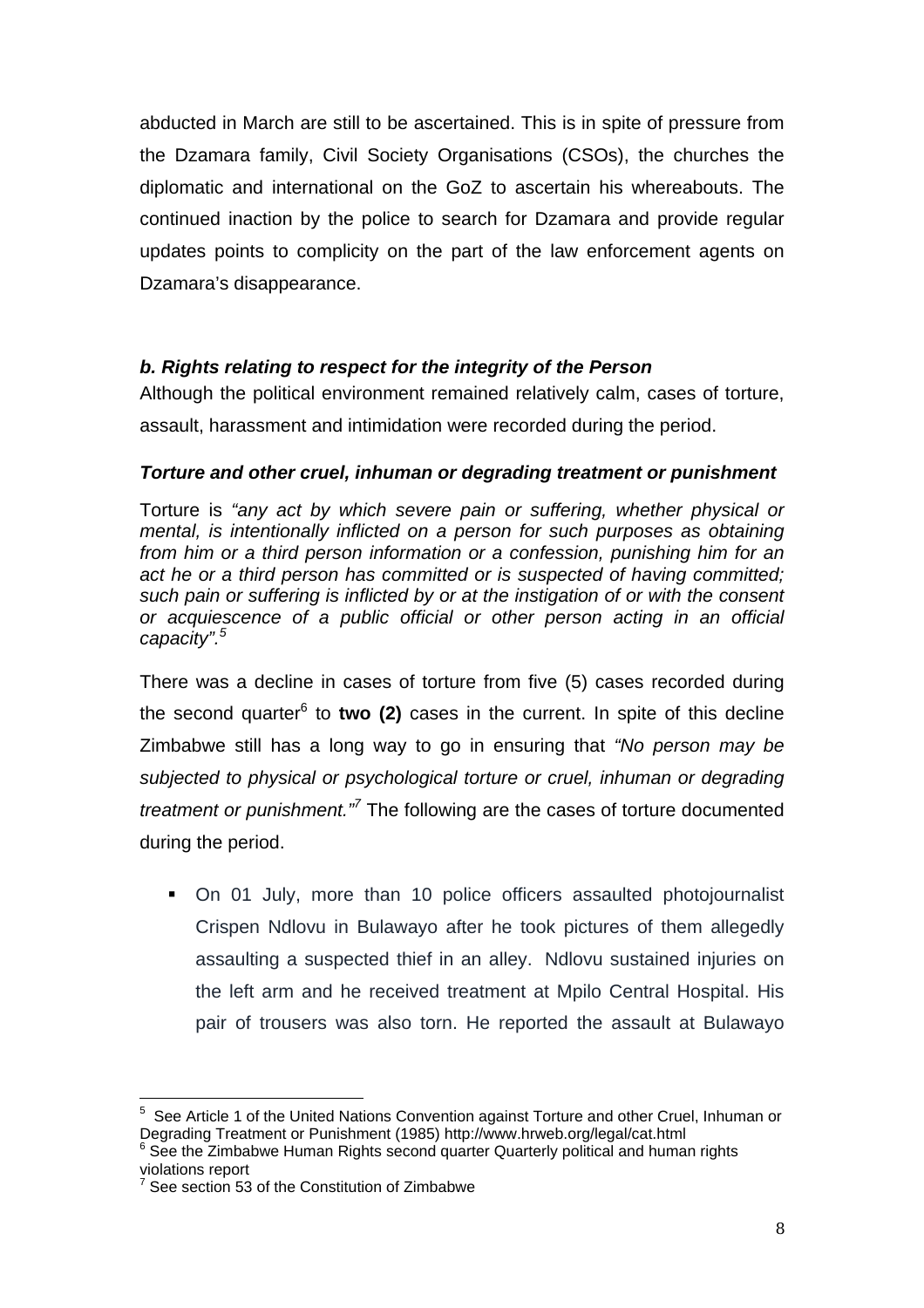Central Police Station under IR 5412/15.<sup>8</sup>

 On 20 August, Benjamin Muzavazi was assaulted by four police officers namely Tyirai Muzarabani, Rusike and unidentified two others at Rhodesville police station on allegations of being in possession of two stolen laptops. He was tortured using *falanga<sup>9</sup> .* A report against the four officers' conduct was lodged at the Harare Central Police Station, under reference number IR 090524 together with complaint against police under reference number 148/15 by lawyers from the Forum.<sup>10</sup>

## *Arbitrary arrest or detention*

Arbitrary arrest or detention is the arrest or detention of an individual in a case in which there is no likelihood or evidence that they committed a crime against legal statute, or in which there has been no proper due process of law. During the period under review, a total of **four (4)** cases of arbitrary arrests and detention were documented. The following are some examples of the cases documented during the period.

 On 27 July Susan Sango a member of Women of Zimbabwe Arise (WOZA) was arrested by police carrying a warrant of arrest for an offence allegedly committed in 2009. Maria Tshamala, another WOZA member was also arrested on 25 July on the same case and later released on the orders of Bulawayo Magistrate Gladmore Mushove. The Magistrate recognised that the warrants of arrest were erroneously issued and therefore cancelled them. The State was advised to proceed by way of summons only after it has put its house in order. The arrests were reportedly meant to intimidate and harass WOZA activists after the organisation's successful protests against the ill treatment of citizens by State security agents.<sup>11</sup>

<sup>8</sup> See MISA Zimbabwe media alert 03 July 2015, available at ttp://misa.exist.co.zw/?p=580

 $9$  Falanga is a method of torture in which the victim is beaten under the soles of the feet  $10$  Zimbabwe Human Rights NGO Forum Public Interest Unit

<sup>&</sup>lt;sup>11</sup> See WOZA statement on Bulawayo member arrested and appears in court, available at http://wozazimbabwe.org/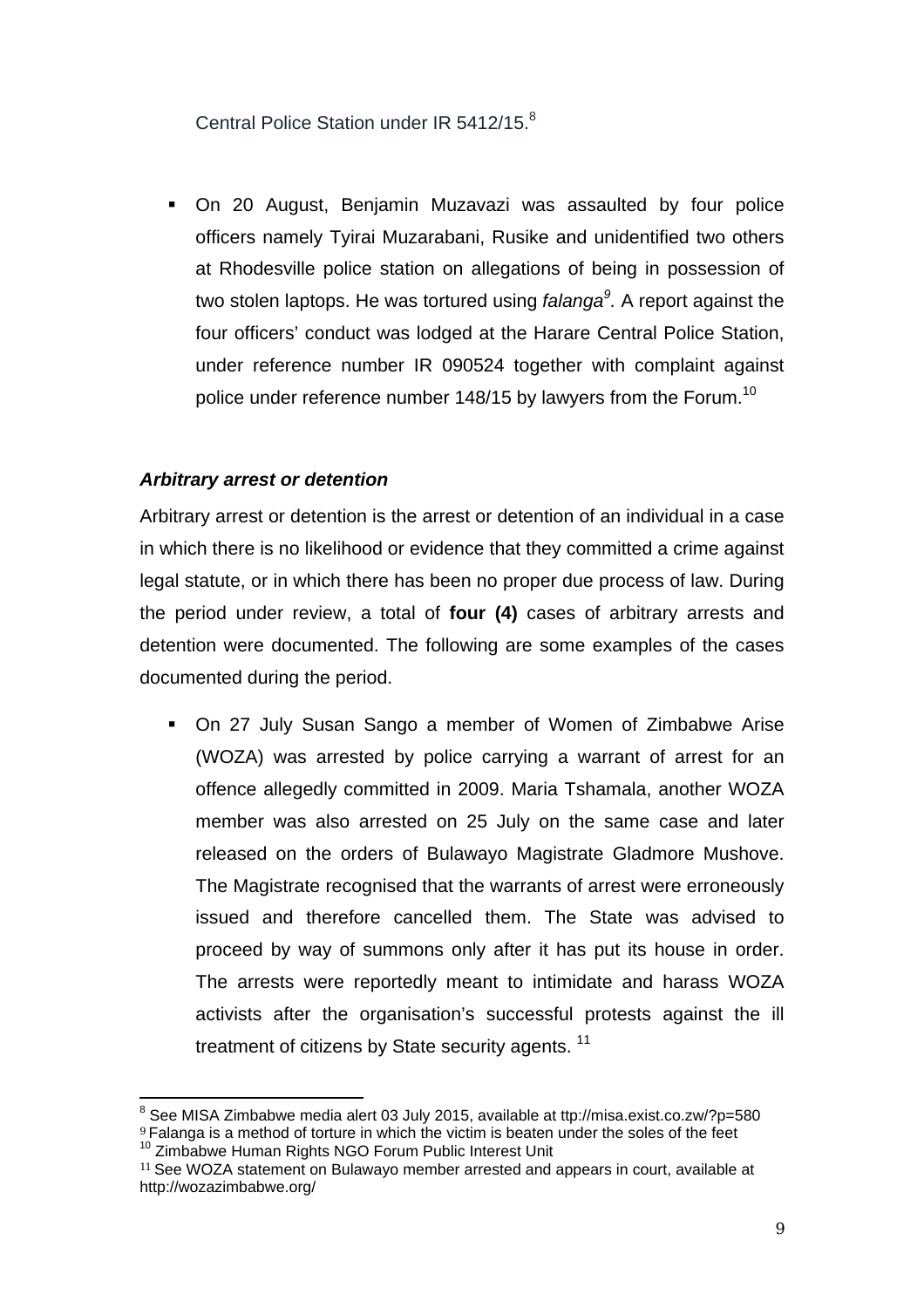- On 05 August, officials at parliament building in Harare arrested and interrogated three human rights activists, Irvin Takavada, the interim spokesperson of Occupy Africa Unity Square, Shepherd Chidhakwa the National Coordinator of the Democracy Advocate Initiative (DAI) and Tineyi Mukakiwa, the DAI director after they presented a petition calling upon the legislators to hold government accountable for over \$3.5 billion of public funds, which it could not account for as disclosed by the Comptroller and Auditor- General. The three were freed at the intervention of ZLHR lawyers but after the officials at parliament profiled them.
- On 08 August, police in Harare arrested Zimbabwe Congress of Trade Union (ZCTU) leaders, George Nkiwane and Japhet Moyo. Also arrested were Ian Makoshore (the ZCTU Chairperson of young workers), Elijah Mutemeri (the informal Economy Coordinator), Sekai Manyau (the National Engineering Workers Union Women's Advisory Council member), Runesu Dzimiri (the General Secretary of Food Federation) and Raymond Majongwe (the Progressive Teachers Union of Zimbabwe). Anyone seen putting on red clothing<sup>12</sup> and walking close to the ZCTU offices was also arrested. The arrests were not warranted and the arrested were later dropped at various places in the city of Harare in a bid to avoid their regrouping.

#### *Assault*

A total of **342** cases of physical assault were recorded and documented. The bulk of these cases **337** were of vendors assaulted in July during the nationwide crackdown on vendors. Vendors were assaulted in Harare, Bulawayo, Gweru, Masvingo, Mutare and Domboshava.<sup>13</sup>. Some notable examples include:

 On July 14, municipal police assaulted and arrested 16 street vendors, including Sten Zvorwadza, Samuel Wadzanai Mangoma, and Lucy

 $12$  The ZCTU regalia is red in colour  $13$  See the ZPP monthly monitoring report July 2015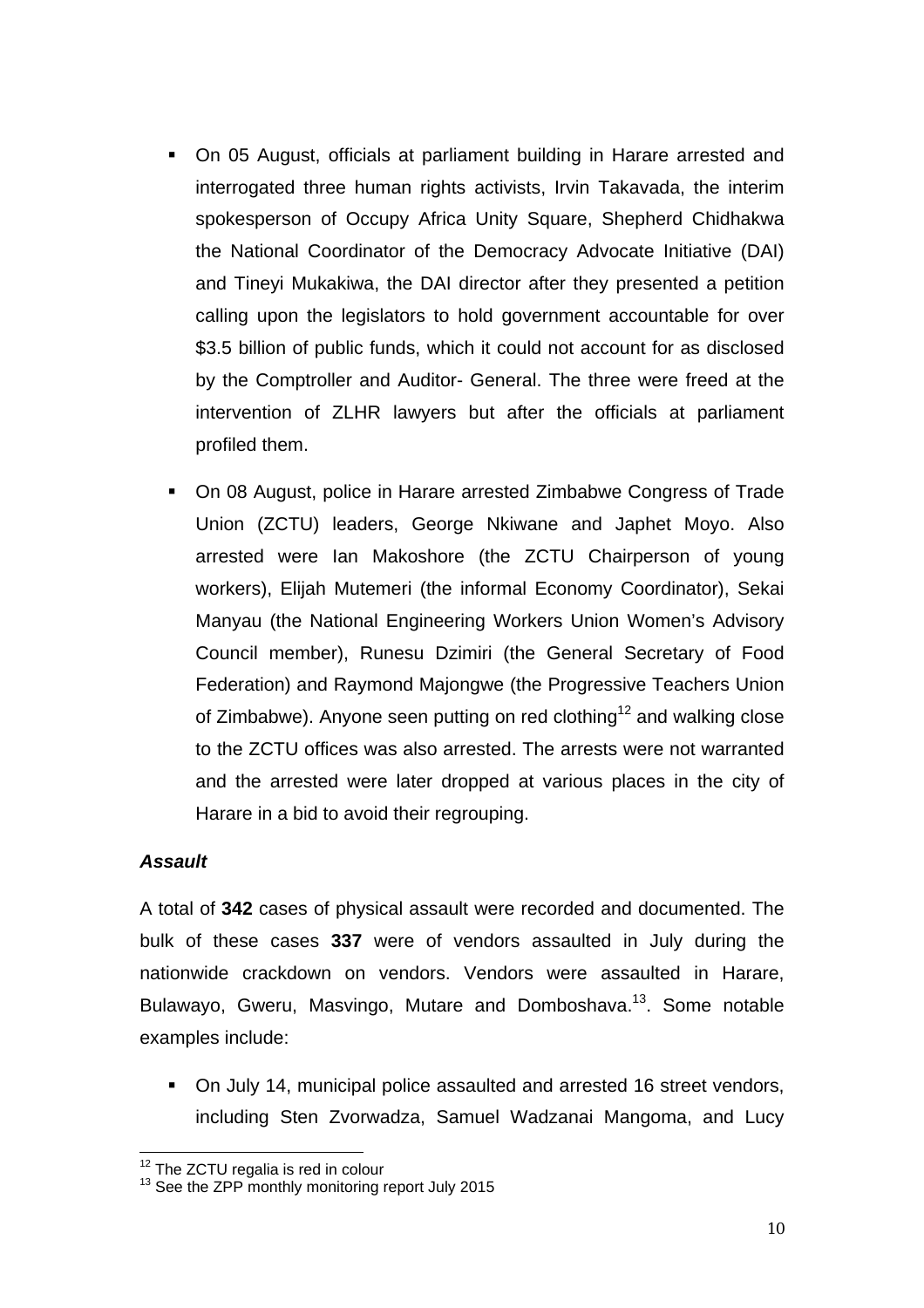Makunde, leaders of the National Vendors Union of Zimbabwe (NAVUZ), which represents street vendors. They were charged with inciting public violence after they demanded that municipal police return goods seized from them. According to the ZPP in Harare, a total of 123 vendors were assaulted following a nation wide crack down on vendors and the total value of goods confiscated was \$195 908 while that of goods burnt stood at \$690 000.

- On 5 August, Gweru municipal officers violently removed vendors who were trading outside major retail outlets in the city centre. Vendors were reportedly assaulted and had their wares seized. According to ZPP, 54 cases of assault were recorded in Gweru, while the total value of goods confiscated was \$89 650.
- On 30 September, Harare municipal police officers assaulted Wilbert Bondera and Shepherd Machokoto after they attempted to present a High Court order interdicting the municipal officers from demolishing their houses in Budiriro. Bondera filed a case of assault against the municipal police officers.

#### *Harassment and Intimidation*

Harassment and intimidation is the unlawful subjecting of one to pressure, insult or threat with the intention of causing suffering, anxiety, discomfort and or the feeling of insecurity. Intimidation and harassment is a direct violation of people's fundamental human rights and freedoms, which carry rights such as right to personal security and equality.

 During the period, cases of harassment remained high. A total of **392** cases of harassment and intimidation were documented and some of the cases are illustrated below.

On 21 July 2015, in Ward 7 Suswe villagers in Mudzi West, Mashonaland West were forced to attend a rally held at Chifamba Secondary School. The villagers were asked to donate 50c per family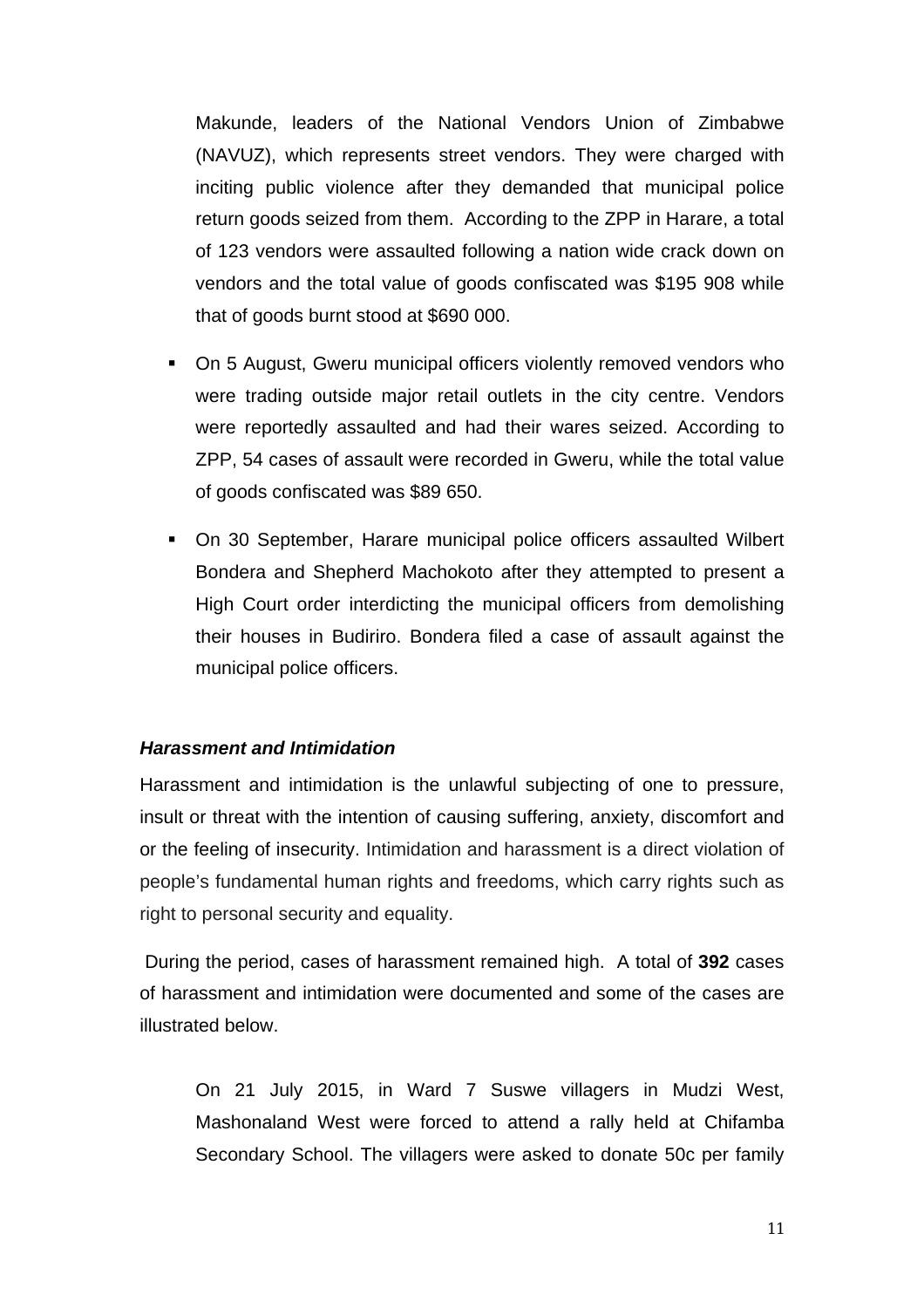to fund a rally addressed by Vice President Phelekezela Mphoko. Traditional leaders and ZANU PF leaders demanded 2kgs of mealie meal from each family for the rally.<sup>14</sup>

- On 5 August 2015, village head Cleto Vhudzi, who also doubles as a ZANU PF elected Councilor, demanded villagers in Ward 24 to pay \$1 per household towards the Provincial Heroes Day Commemorations. The traditional leader threatened to unleash ZANU PF youths on those who would have failed to make contributions. He also warned villagers against not paying, as a register of those who would have paid would be used during the distribution of any food aid or farming inputs.<sup>15</sup>
- On 15 September, seven (7) MDC-T Members of Parliament received death threats on their mobile phones ahead of President Robert Mugabe's official opening of the  $3<sup>rd</sup>$  session of the  $8<sup>th</sup>$  parliament. The threats were reportedly sent by suspected security agents who warned them against heckling the President.16 The message read, "*Warning Immunity ends in Parliament. If you step outside you become an ordinary citizen*." Also to receive death threats during the month of September are Emmanuel Nkosilathi Moyo, the director of the Kwekwe-based Zimbabwe Organisation for Youth in Politics (ZOYP), who reportedly received death threats from anonymous callers and ZANU PF Political Commissar Saviour Kasukuwere whose death threats are alleged to have been send by his opponents in ZANU PF as the succession battle continues to intensify in the party.

#### **c. Respect for civil liberties**

This section covers freedom of assembly and association; freedom of expression and of the media and freedom to demonstrate and petition.

 $14$  See Heal Zimbabwe press statement calling for peace during the Mudzi West by-election, available at, http://www.healzimbabwe.co.zw/?p=1720

<sup>&</sup>lt;sup>15</sup> Heal Zimbabwe statement on Heal Zimbabwe condemns intimidation of villagers over<br>heroes celebrations 23 July 2015 available at http://www.healzimbabwe.co.zw/?p=1720. <sup>16</sup> The threats were instigated by the MDC-T MPs hackling of President Mugabe when he delivered the state on the nation address on 25 August 2015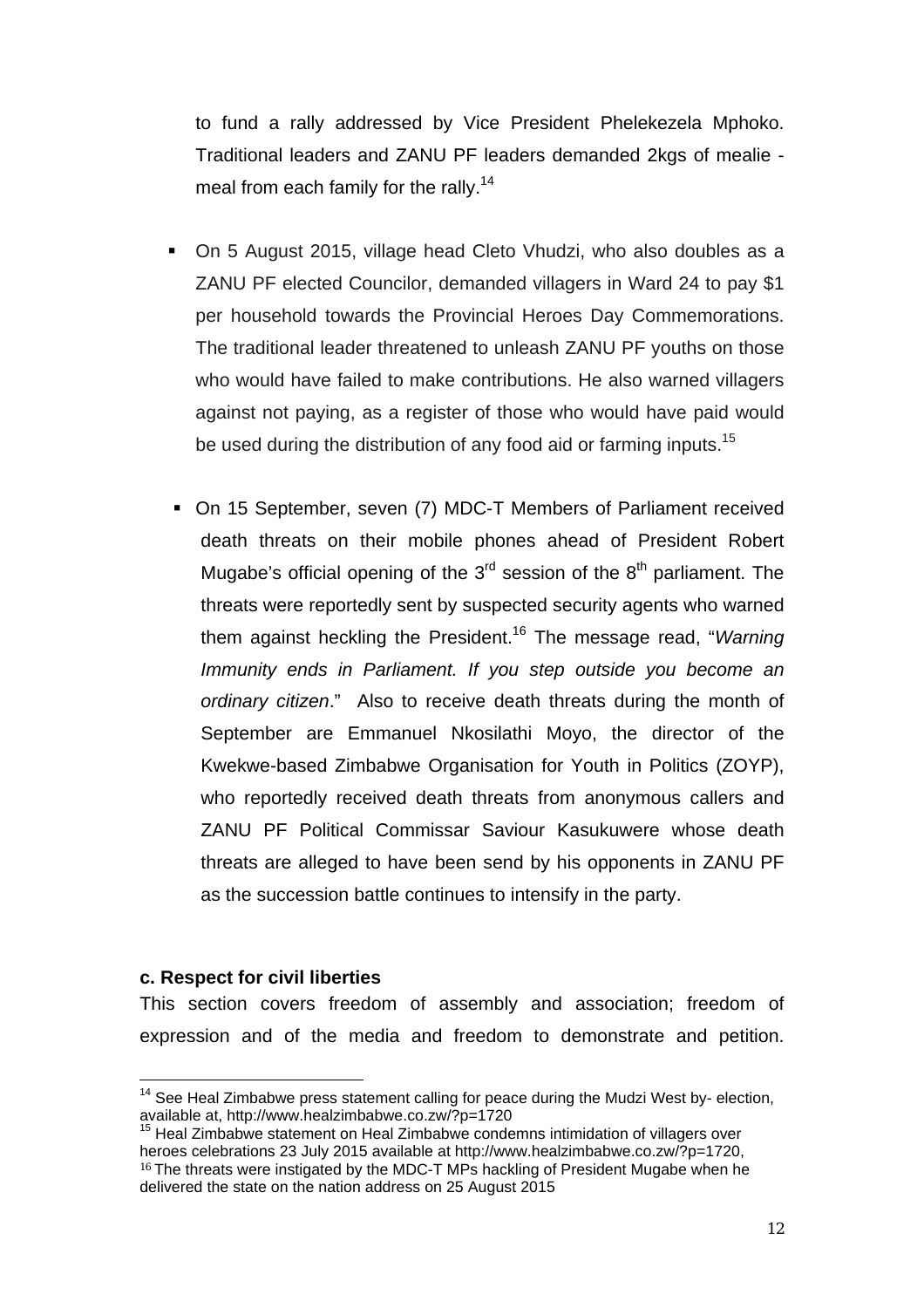Repressive laws such as the Public Order and Security Act (POSA); Access to Information and Protection of Privacy Act (AIPPA) and some sections of the Criminal law (Codification and Reform) Act (the Criminal Law Code) continue to be used to prevent the exercise of constitutionally guaranteed freedoms. There is an urgent need for the government to align these pieces of legislation with the Constitution of Zimbabwe Amendment (No. 20) 2013. 

# *Freedom of assembly and association*

Freedom of assembly and association is safeguarded in section 58 (1) of the Constitution. The following are some examples in which the Government restricted these rights during the period under review.

- On 22 August, armed police blocked a prayer rally for Itai Dzamara. The prayer rally was scheduled to take place at Mandava Stadium, Zvishavane. Soldiers and baton-wielding riot police armed with tear gas canisters reportedly sealed all roads leading to the venue and intimidated those making their way to the stadium. State security agents also forced the Zvishavane town council to close all the gates of the stadium.
- On 28 August, ZANU PF youths disrupted a police sanctioned public meeting on electoral reforms convened by the Zimbabwe Election Support Network (ZESN) in Kwekwe. The youths destroyed tables, ZESN's materials and newsletters. <sup>17</sup>

# *Freedom of expression and of the media*

The right to freedom of expression and freedom of the media is safeguarded respectively in Section 61 (1) and (2) of the Constitution of Zimbabwe.

During the third quarter, the Media Institute Zimbabwe (MISA) documented a total of five (5) cases relating to violation of freedom of expression and of the media. The following are some of the documented cases:

<sup>&</sup>lt;sup>17</sup> See ZESN's alert on Rowdy youths disrupts ZESN public meeting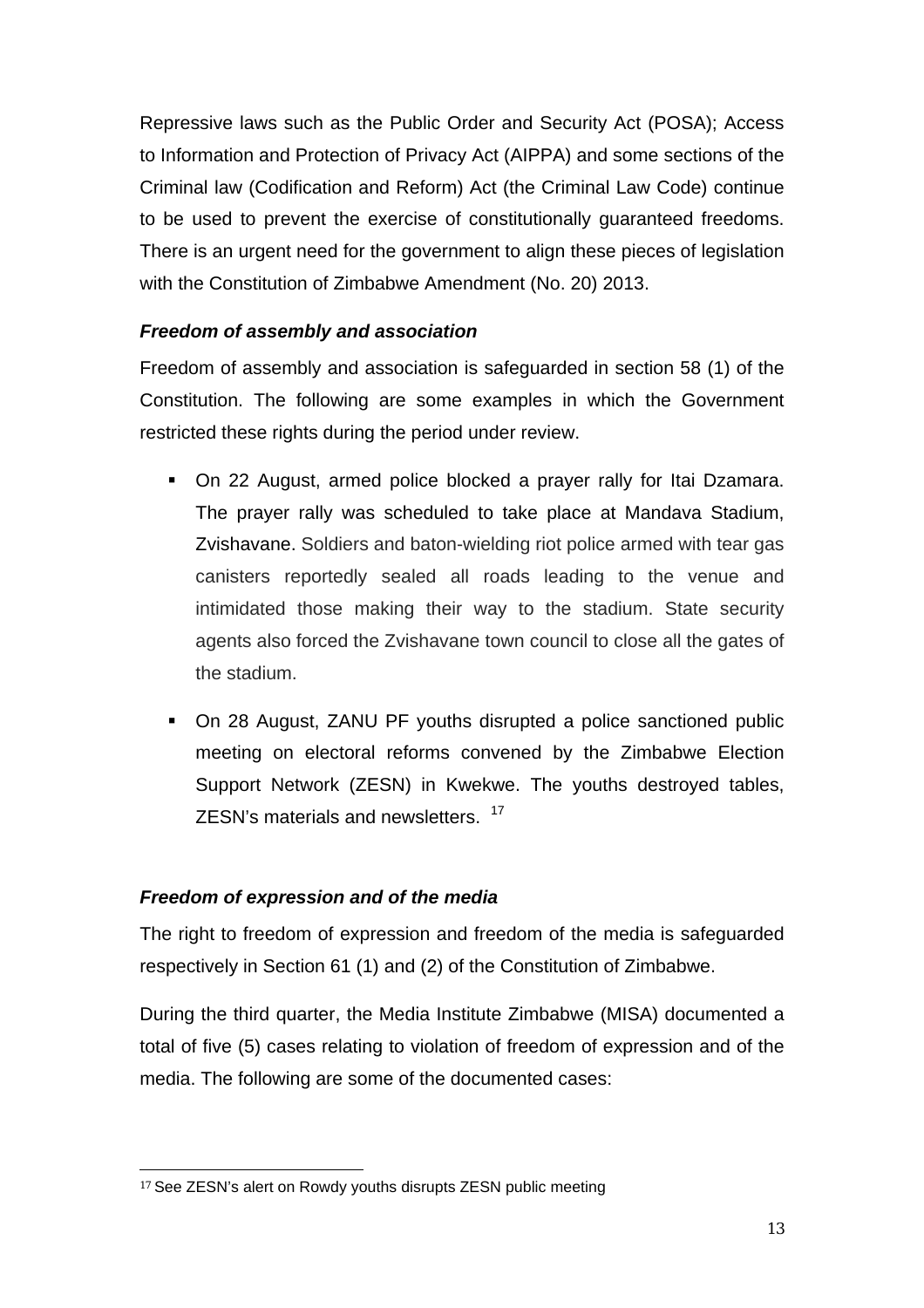- On 01 July, Crispen Ndlovu, a photojournalist was assaulted by more than 10 police officers after he took pictures of them allegedly assaulting a suspected thief in an alley. The case was reported to Bulawayo Central Police Station under IR 5412/15.
- On 8 August, Obey Manayiti, Reagan Mashavave and Pindai Dube, journalists with the Standard, AFP and ANN7 TV respectively were manhandled while covering a demonstration by the Zimbabwe Congress Union (ZCTU) in Harare and arbitrarily detained at Harare Central Police Station

# *Access to information*

The right of access to information is one of the fundamental human rights that is necessary for a functioning democratic governance and for promoting an efficient, effective, transparent and accountable government. Section 62 (1) of the Constitution states; "*Every Zimbabwean citizen or permanent resident, including juristic persons and the Zimbabwean media, has the right of access to any information held by the state or by any institution or agency of government at every level, in so far as the information is required in the interests of public accountability." 18*

In spite of this provision, the Government maintains a veil of secrecy on critical information that citizens should access in order to make key and informed decisions in their lives. In August, the Reserve Bank of Zimbabwe (RBZ) governor refused to release the names of beneficiaries of the farm mechanisation equipment and inputs scheme arguing it was not in the public interest.

 In line with the constitutional guarantees, the government should enact democratic legislation to give effect to the right of access to information. The new democratic information law must replace the existing Access to AIPPA

<sup>&</sup>lt;sup>18</sup> See section 62 of the Constitution of Zimbabwe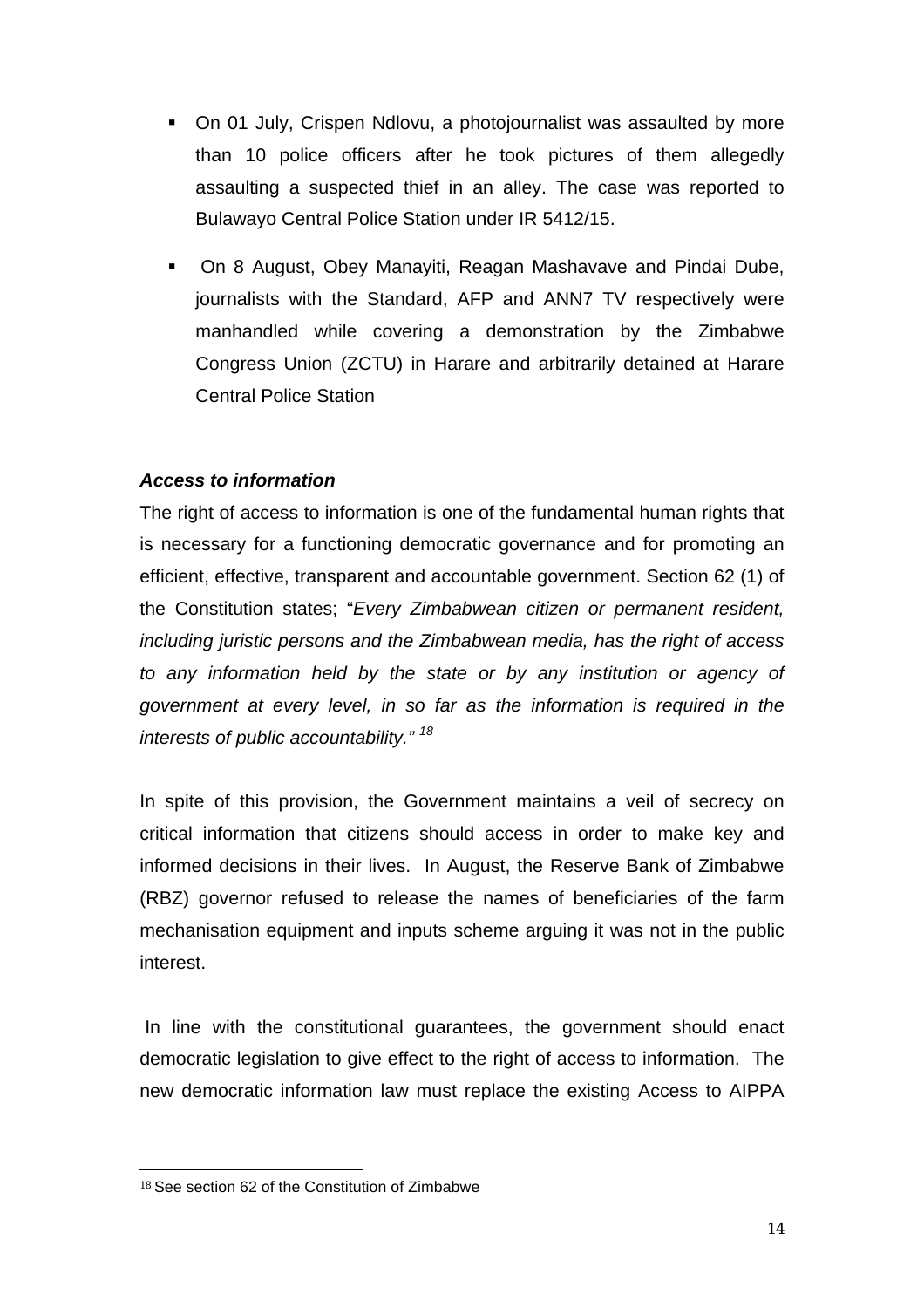which, is out of line with the provisions of the Constitution of Zimbabwe Amendment Act (No. 20) 2015.

## *Violation of the freedom to demonstrate and petition*

The right to protest and petition is enshrined under Section 59 of the Constitution. The right to petition and demonstrate is important for the proper functioning of a democracy. The failure by the Government to allow citizens to exercise the freedom to demonstrate and petition weakens the participatory aspect of democracy. The following are some of the cases that were documented in which the government interfered with this constitutional right.

- On 8 August, police banned the ZCTU from staging protests in Harare and Chinhoyi over massive job losses.<sup>19</sup> In Harare the police argued that they had no *"capacity to provide security services"* and that the protest would be *"hijacked by other people with their own intentions."* In Chinhoyi the police cancelled the protest on the grounds that Vice President Emmerson Mnangagwa was scheduled to open the Chinhoyi Agricultural Show. However, the police cleared the Masvingo, Bulawayo, Gweru and Mutare protests. Again on 21 August police banned the ZCTU from staging street protests over job loses that were a result of the 17 July Supreme Court ruling.
- On 6 August, Parliament security officers detained three members of the Democracy Advocate Initiative Trust (DAI) namely Shepherd Chidhakwa, Irvin Takavada and Tinayi Mikiwa who had gone to hand over a petition calling on President Robert Mugabe to step down for failing to act in the face of massive job losses in the country. The three were detained for about three hours inside the Parliament building. They were released at the intervention of the Zimbabwe Lawyers for Human Rights (ZLHR) who dispatched one of their attorneys.

<sup>&</sup>lt;sup>19</sup> The job losses were prompted by the 17 July High Court *ruling that authorised employers to* terminate employees contracts on notice *without paying packages*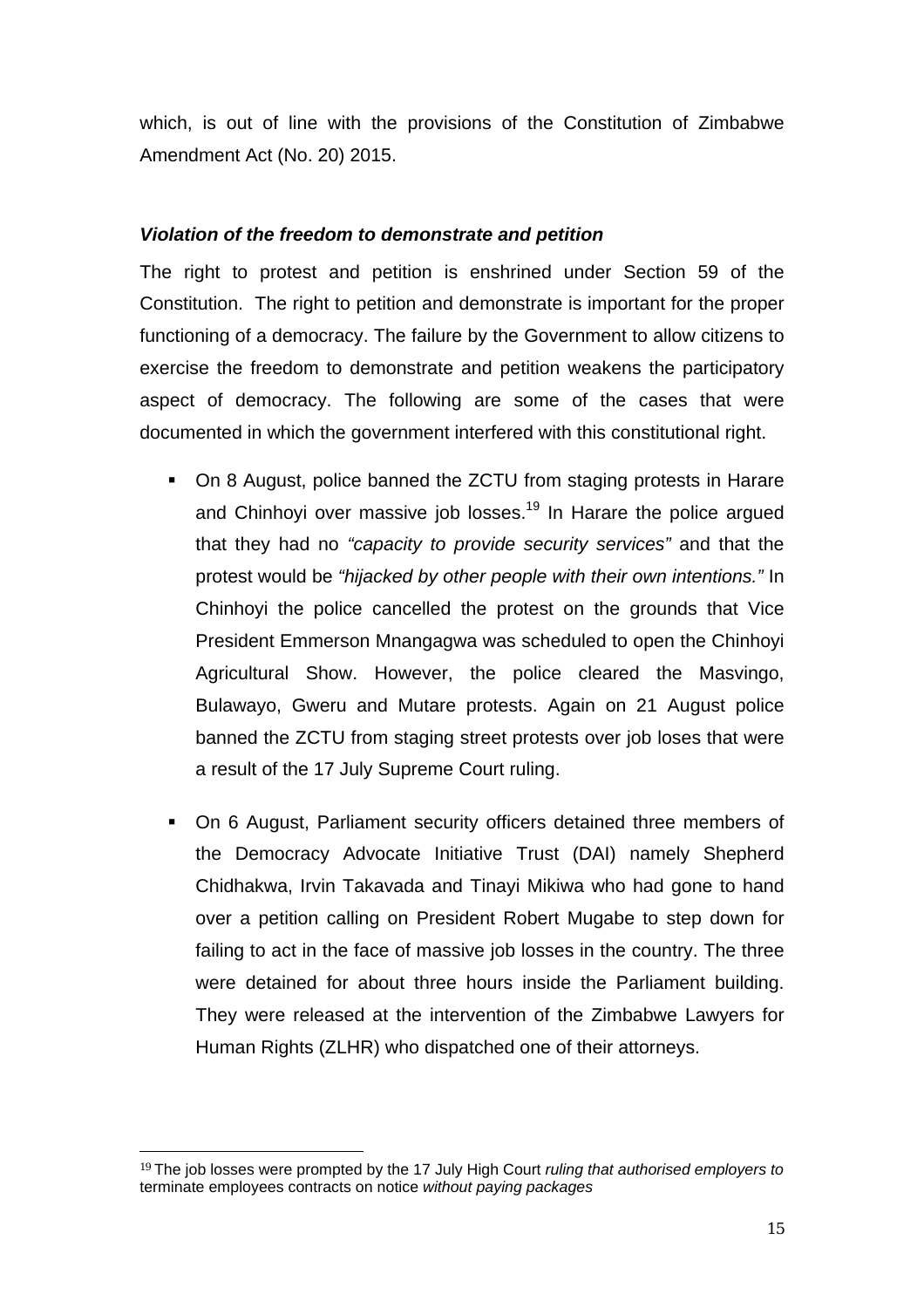On 25 August, the Masvingo City Council arrested 196 Masvingo residents for protesting against poor service delivery. The arrested included four Masvingo Residents Trust leaders. The police released 193 residents after conducting a screening exercise leaving the three Masvingo Residents Trust leaders. The three were charged with contravening section 140 of the Criminal Law (Codification and Reform) Act for causing malicious damage to property and for disorderly conduct.<sup>20</sup>

#### **e Violation of Prisoners' rights**

Prison conditions in Zimbabwe remain inhuman and unfit for human habitation. Uniforms, food rations, bedding needs and medical facilities and remain inadequate. There is also the problem of overcrowding resulting in inmates being susceptible to diseases such as tuberculosis, scurvy, and diarrhoea. Breastfeeding female prisoners still share cells with their babies and there is also still no specific budget to cater for the food of children incarcerated with their mothers.

#### **Presentation of cases of political violence**

The cases of civil and political violations during the period are tabulated below. A total of 799 cases were recorded during the quarter with harassment and intimidation being the most prevalent form of violence. The high incidences of cases of harassment and intimidation have been the trend since the period leading to the 2013 harmonised elections.

 $20$  See ZLHR alert on Masvingo residents freed after lawyers intervention, 27 August 2015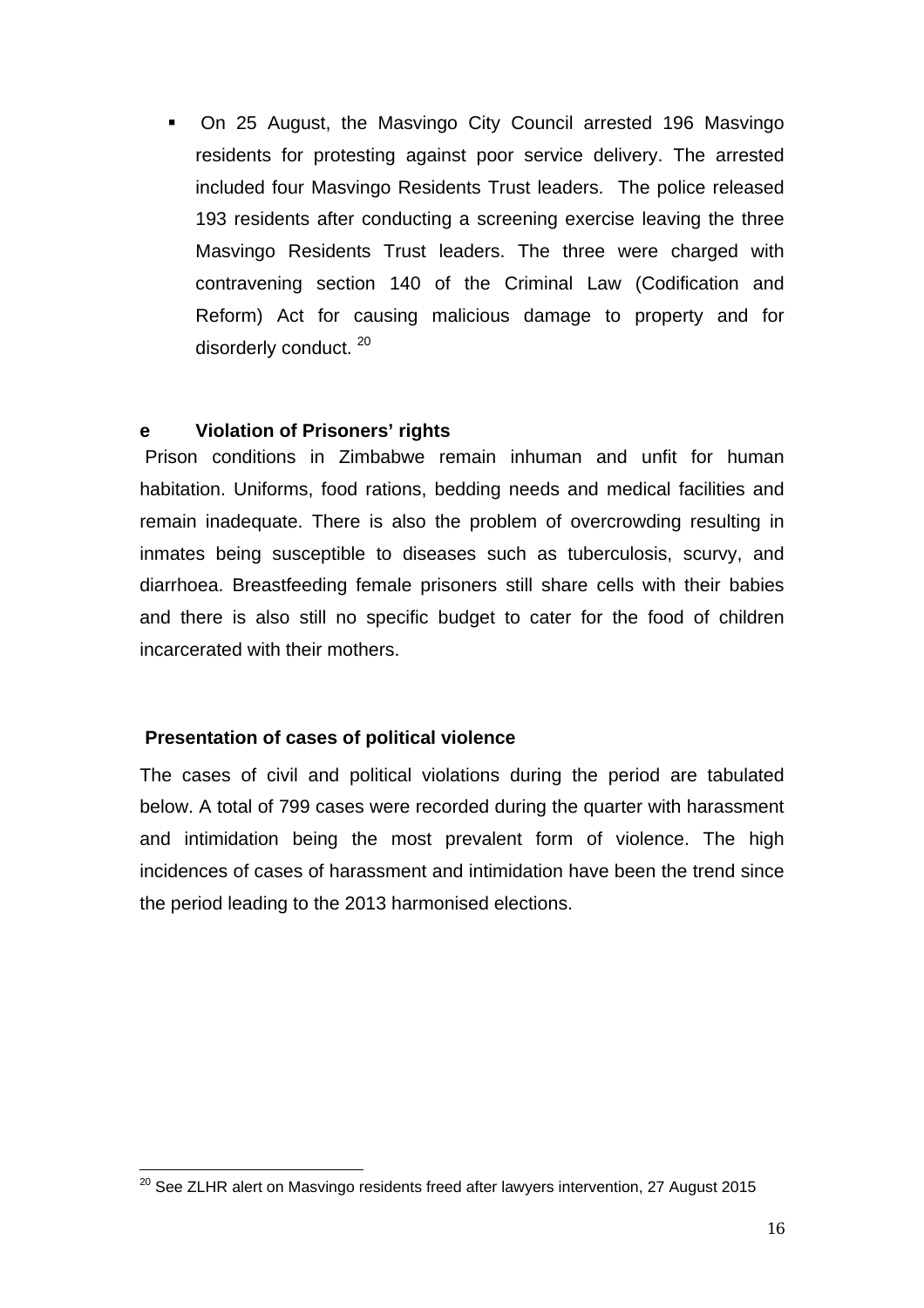

Figure 1: **Cases of political violence July to September 2015**

SOURCE: *Consolidated statistics from the Forum, member and partner organisations and verified press reports*

# **Perpetrators of human rights violations July to September 2015**

The chart below highlights the perpetrators of violations by affiliation.



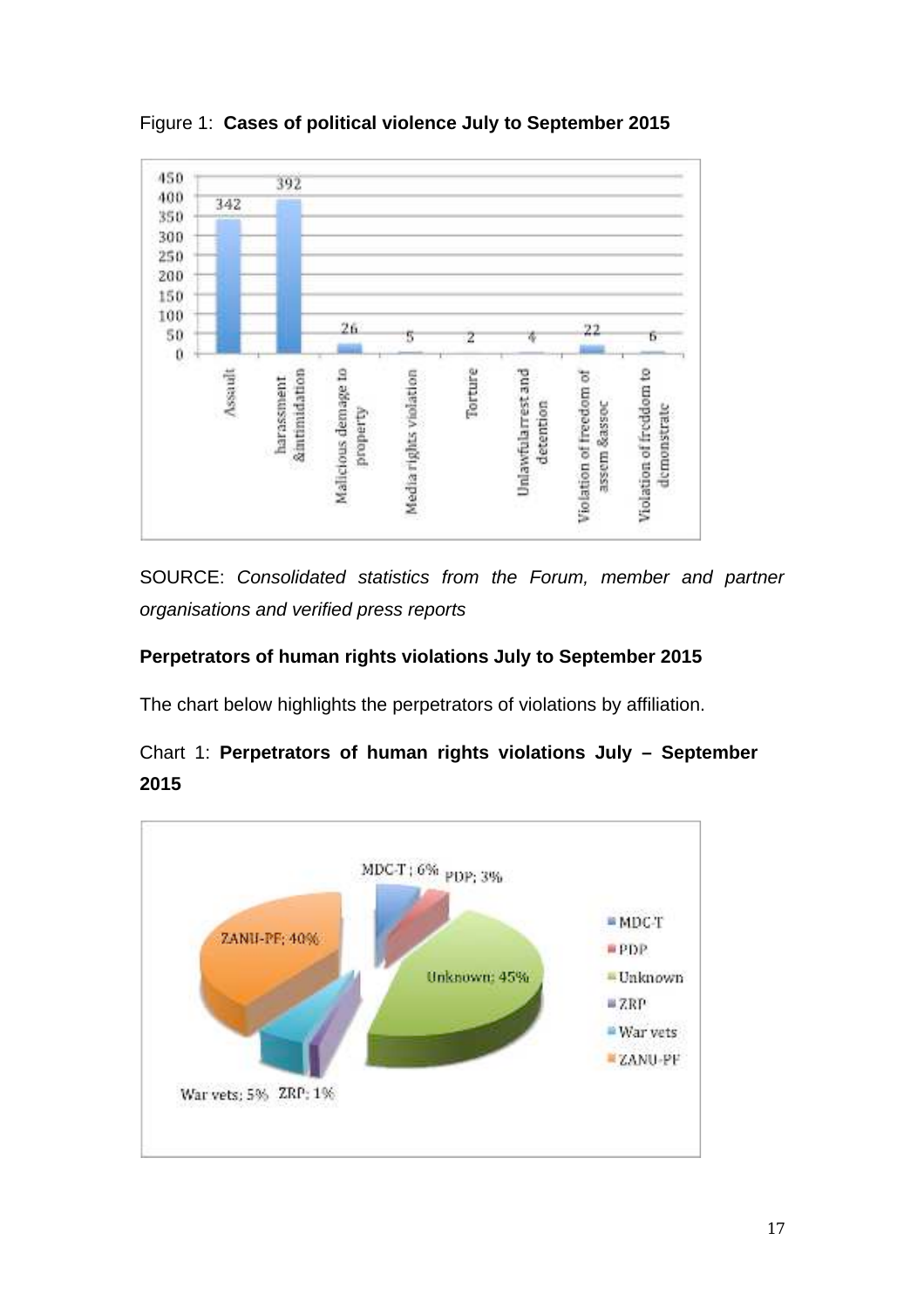SOURCE: *Consolidated statistics from the Forum, member and partner organisations and verified press reports*

## **Section 2: Economic, Social and Cultural rights**

In Zimbabwe, economic, social and cultural rights (ECOSOC) have not been adequately addressed by the Government in spite of constitutional guarantees for such rights. The right to health, education, safe and clean water, work, food and freedom from arbitrary evictions continue to be violated through the government's inability to have these rights accessible to everyone.

#### *a. Violation of the right to education*

The right to education is provided for in Section 27 of the Constitution, which states that, *"The state must take practical steps to promote free and compulsory basic education for children; and higher and tertiary education."* However, the right to education continued to be violated as the economy continues on a downward slide. Parents faced challenges in raising prohibitively high school fees resulting in school dropouts. During the opening of the third term (September- December), many students were reportedly denied entry into schools for failure to either pay fees for the third term or settling outstanding fees. This was in spite of the Ministry of Primary and Education directive that no child in public schools must be denied the right to education for failure to pay fees. Poor funding to the education ministry and also rising company closures have seen parents losing their sources of income exacerbate the problem.

Children from Chingwizi holding camp whose parents were displaced by the Tokwe-Mukosi Dam floods in February 2014 walk close to 40km every day to school. There is only a makeshift secondary school that caters for all students with a staff complement of 50 teachers against a student enrolment of more than 2500 primary and secondary school students enrolled at Nyuni Primary and Secondary, as well as Tokwe Mukosi Primary and Chingwizi Primary schools. A survey by the Progressive Teacher's Union of Zimbabwe (PTUZ) early this year revealed that most of the girls at the camp had lost hope of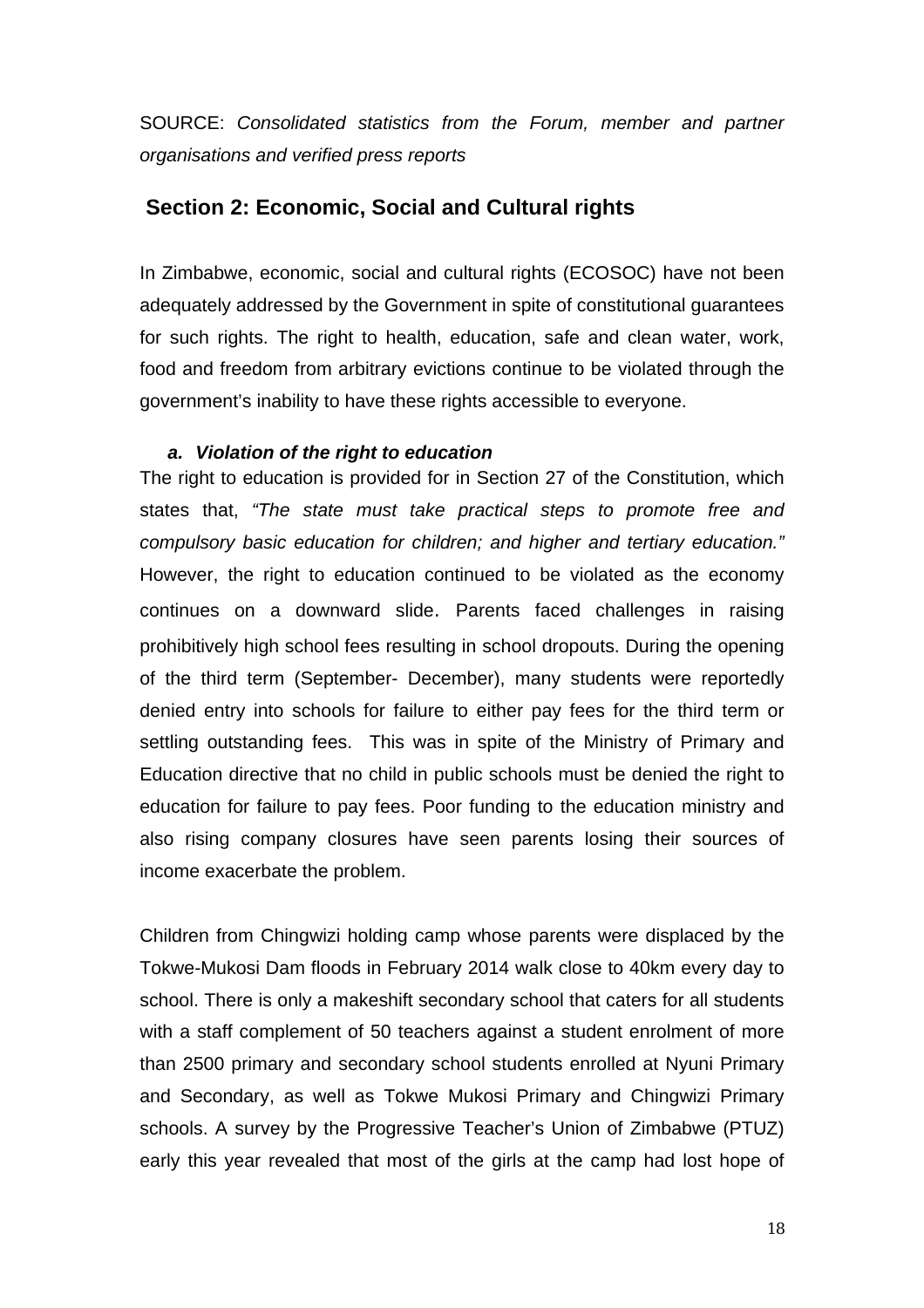furthering their education and were resorting to early marriages. 

# **b.** *Violation of the right to health*

The Constitution provides for the right to health care in Section 76 (1). In spite of the constitutional guarantee, there were cases of violation of this right during the period. The period witnessed a rise in cases of typhoid and common diarrhea from 204 cases $^{21}$  reported during the first quarter to 352,792 cases with 385 deaths recorded as of September while the cumulative figure for dysentery was 27,502 cases and 82 deaths. <sup>22</sup> Diarrhoea outbreaks were exacerbated by the breakdown of sewerage, water supply and treatment systems. Disease outbreaks and failure to contain them are indicative of government's lack of commitment to resource and provide technical direction for disease prevention and management, in support of the right to health. Infrastructure for most local authorities is dilapidated and obsolete.

# *c. Violation of the right to work*

The 17 July 2015 Supreme Court ruling authorised employers to lawfully terminate employees contracts at any time without offering them packages, provided they are given at least three months termination of contract notice. This ruling was made in the case of Don Nyamande and Kingstone Donga v Zuva Petroleum (Private) Limited. Following this ruling, there were massive lay off of employees both from parastatals and private companies by giving them three months notices of employment termination. The ZCTU estimated that over 30 000 workers lost their jobs following the ruling. The ZCTU also noted that most of the affected workers had not enjoyed up-to-date payment in accordance with the amendments to the labour law (Labour Amendment Act No. 5 of 2015), which came into effect on 26 August.

# *d. Violation of the right to food*

The right to sufficient food is provided for in Section 77(b) of the Constitution, which compels the state to take reasonable legislative and other measures to achieve the progressive realisation of this right. Zimbabwe, once a net food

 $21$  See the Zimbabwe Human Rights Quarterly Political and Human Rights Violations Report, January to March 2015

<sup>&</sup>lt;sup>22</sup> http://allafrica.com/stories/201509280970.html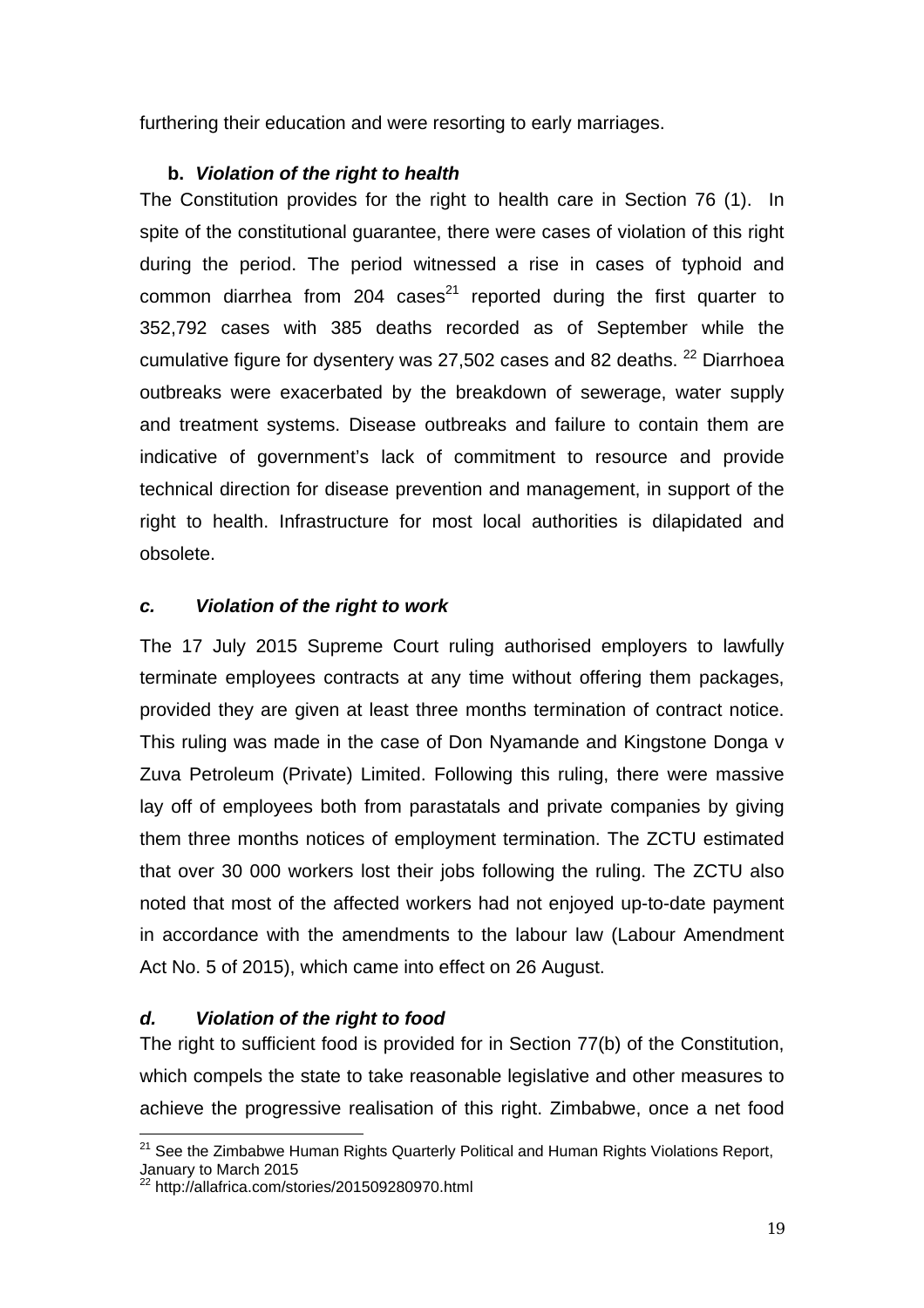exporter, is now a net food importer. The food insecurity situation was attributable mainly to poor economic and agricultural policies that have been exacerbated by natural factors such as drought and climate change. Food aid continued to be used as a political tool violating the right to food. According to ZPP, the quarter witnessed food aid being distributed along partisan lines with purported supporters of opposition parties being discriminated against. <sup>23</sup>

#### *a. Violation of the right to safe and clean water*

 Access to clean and safe water is a universal right of very citizen and is enshrined in Section 77 of the Constitution, which compels the state to take reasonable legislative and other measures to achieve the progressive realisation of this right. Despite this constitutionally guaranteed right, safe and clean water was not constantly available in many suburbs of Harare exposing people to water-borne diseases from unclean sources. There were persistent and severe shortages of clean and portable water, with some suburbs like Mabvuku, Mbare and Hatcliffe among others going for four consecutive days without running water. Effects of water shortages included vulnerability to disease and the degradation associated with having no water.

#### *b. Violation of the right to freedom from arbitrary eviction*

Section 74 of the Constitution protects citizens of Zimbabwe from arbitrary eviction. It states *"No person may be evicted from their home, or have their home demolished without an order of court made after considering all the relevant circumstances"*. Contrary to this, the period witnessed massive demolitions of houses in and around the city disregarding constitutional guarantees of freedom from arbitrary eviction. Beginning the month of July Harare City Council embarked on demolitions of "illegal" structures in 19 undesignated settlements. "Land barons" created most informal settlements that sprouted in and around Harare. $24$  The state was complicit in abetting the

 $23$  See the Zimbabwe Peace Project Monthly Monitor, July & August 2015

<sup>&</sup>lt;sup>24</sup> Land barons are ZANU PF people that surface around elections, canvassing for votes with land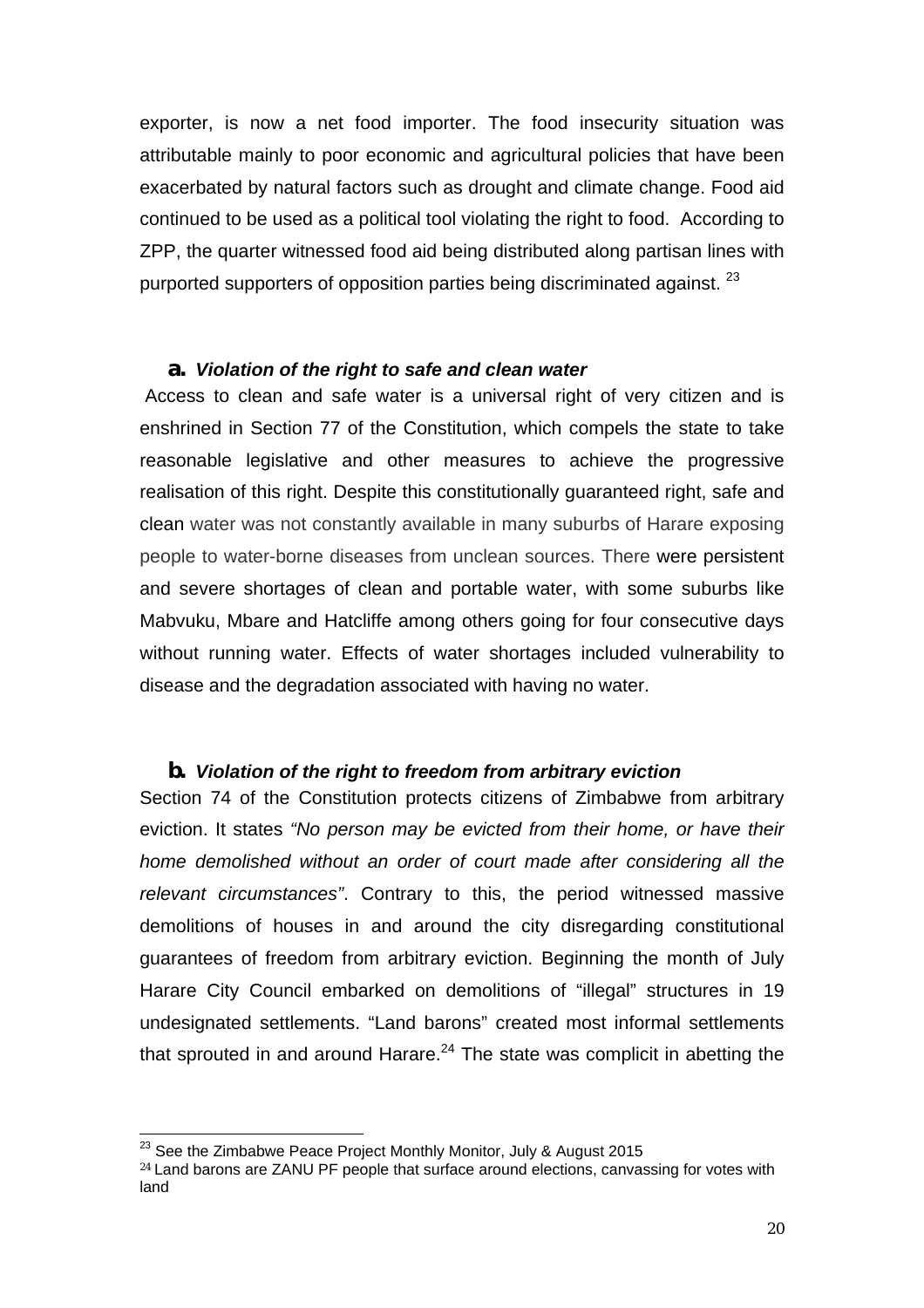operations of lawless land barons who were parceling land for housing development in areas not designated for such developments.

Affected areas included, Warren Park, Westlea, Hatcliffe, Glen Norah, Budiriro and Caledonia. These demolitions were carried out without a court order as provided for in Section 74 of the Constitution. The demolition of houses evoked sad memories of the 2005 *Operation Murambatsvina (Operation Restore Order)* which left 700 000 people homeless or without livelihoods. <sup>25</sup> Below are some of the cases that were documented during the period under review.

 On 22 July, officials from Harare City Council demolished houses in Westlea and Warren Park D. The housing stands were allocated by a housing cooperative purportedly registered with authorities. The demolitions were characterised by malicious damage of property in particular unused building materials, harassment and intimidation of owners who wanted to save their assets. See photos below of a monitoring visit carried out by the Research and Documentation Unit of the Forum.



Figure 1: *Rubble from a demolished housing structure in Warren Park D*

SOURCE: *Research and Documentation Unit 23 July 2015*

 $25$  See Anna Kajumulo Tibaijuka report of the Fact-Finding Mission to Zimbabwe to assess the Scope and Impact of Operation Murambatsvina by the UN Special Envoy on Human Settlements Issues in Zimbabwe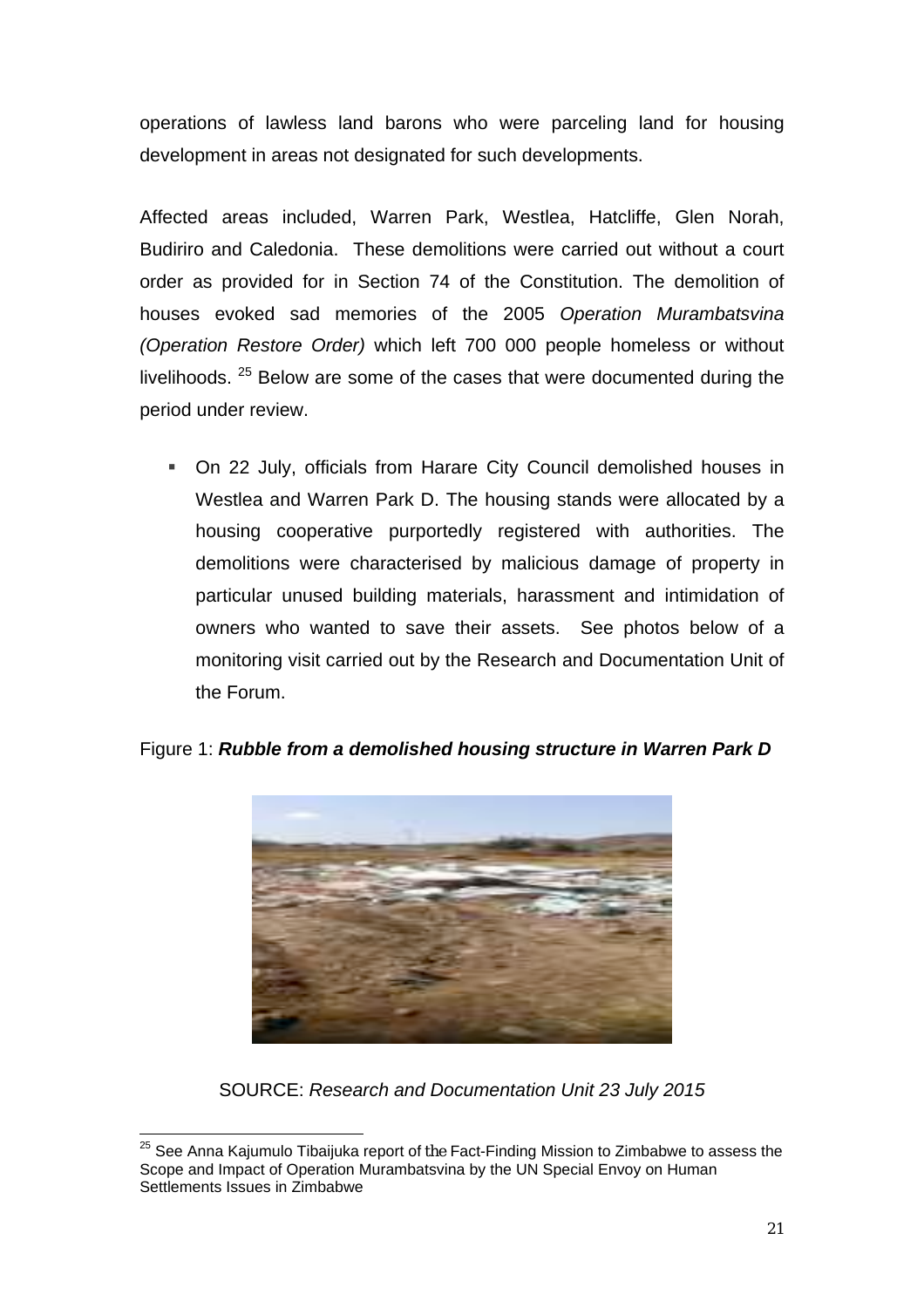Figure 2: *Damaged building materials; Warren Park D*



SOURCE: *Research and Documentation Unit 23 July 2015*

 On 28 September, the Masvingo Provincial Affairs Minister, Shuvai Mahofa reportedly ordered soldiers to evict 22 villagers settled at Chomfuli Farm near Mpandawana Growth point in Gutu. The villagers are being accused of having been resettled within the operating area of the 4.2 Infantry Battalion. According to Heal Zimbabwe, 17 of these villagers have already been evicted by the soldiers and they have since moved their livestock from the farm. This is despite the fact that the villagers were granted a court order barring the soldiers from evicting them. In June this year, the soldiers allegedly burnt down the villagers' homesteads to drive them away from the farm.  $26$  No one was prosecuted for these acts of arson.

On 30 September, Harare City Council municipal police officers, resumed demolitions of alleged illegal houses in Budiriro. A total of 14 houses were demolished. The said structures are part of a group of 76 households that were demolished by the City of Harare in August.<sup>27</sup> The demolitions were carried out in spite of a High Court order and a

<sup>&</sup>lt;sup>26</sup> See Heal Zimbabwe Press statement on eviction of villagers from Chomfuli Farm in Gutu  $27$  See the Joint civic society press statement against demolitions in Budiriro, released 01 October 2015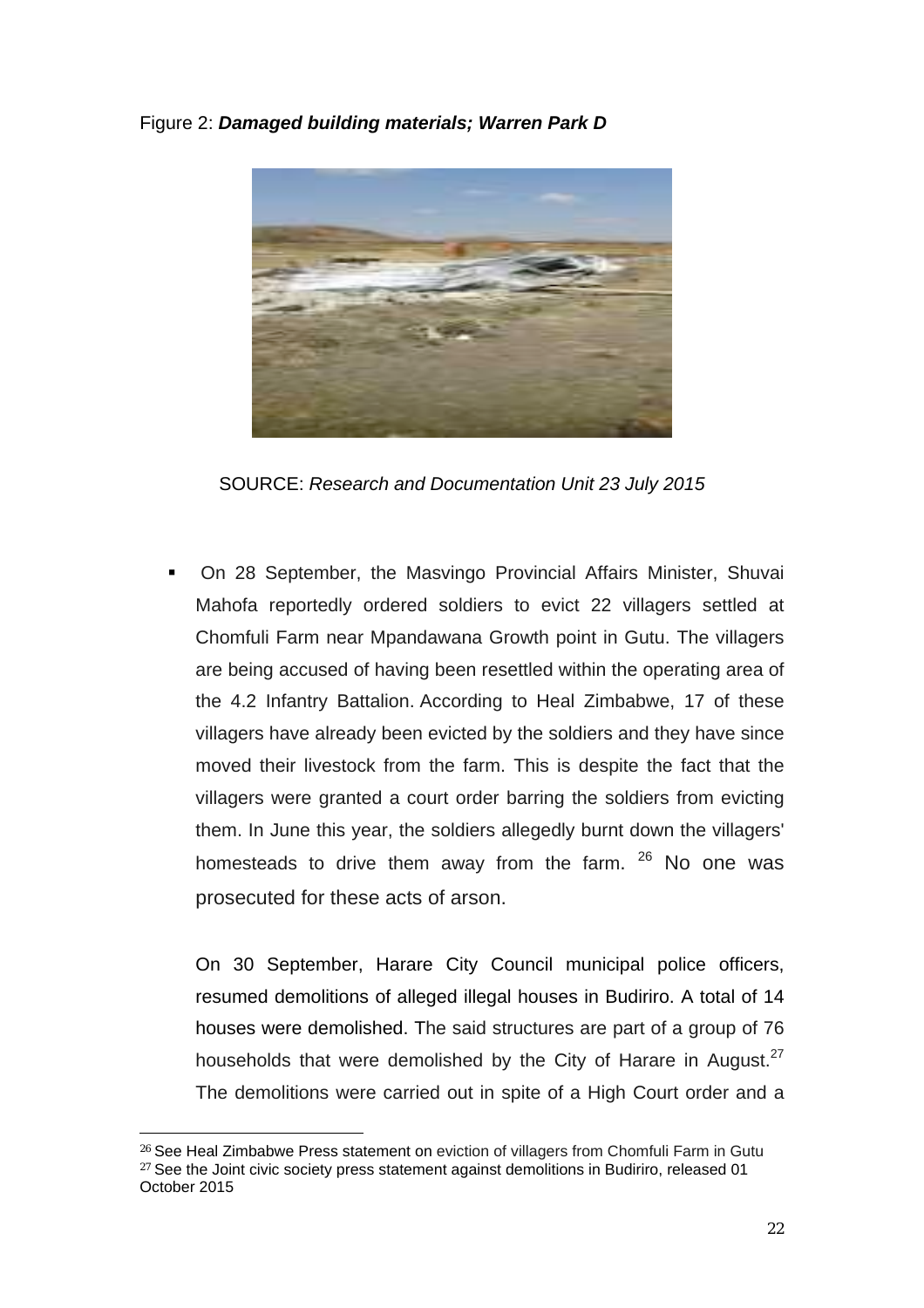government directive to stop all forms of demolitions in and around the City of Harare. Section 74 that, "*No person may be evicted from their home, or have their home demolished, without an order of court made after considering all the relevant circumstances"*

#### *c. Violation of the right to property*

Farm invasions continued to characterise the land reform programme, mainly targeting the remaining white commercial farmers. It looks like there is no end in sight to the government chaotic land reform exercise that started in 2000. President Mugabe warned ZANU-PF supporters not to be "too kind to white farmers". He categorically stated that "whites can own industries and companies, or stay in apartments in our towns but they cannot own land. They must leave the land to blacks."<sup>28</sup> The following case illustrates violation of the right to property:

 On 17 August, the Government listed 23 white owned farms for confiscation.29 Although land appropriation by government is sanctioned by the Constitution, appropriation on the basis of the race of the owner is discriminatory, which is unconstitutional. Of the 23 listed farms 18 are from Matabeleland North and South Provinces. The listing of the farms for resettlement is done at a time when the country is facing food crisis due to draught. According to the World Food Programme, an estimated four million people are at risk of starvation and the continued farm invasions disrupt agricultural productivity pushing more people in the food aid bracket.

# **Conclusion**

Although, there is a continued decline in the prevalence and incidences of overt violence, the country faced challenges in addressing the economic challenges, making it difficult for people to access and enjoy economic, social,

28http://www.telegraph.co.uk/news/worldnews/africaandindianocean/zimbabwe/11737095/Zim babwe-to-hand-back-land-to-some-white-

farmers.html?utm\_source=www.mazavr.tk&utm\_medium=link&utm\_compaign=article <sup>29</sup> The Herald 17 August 2015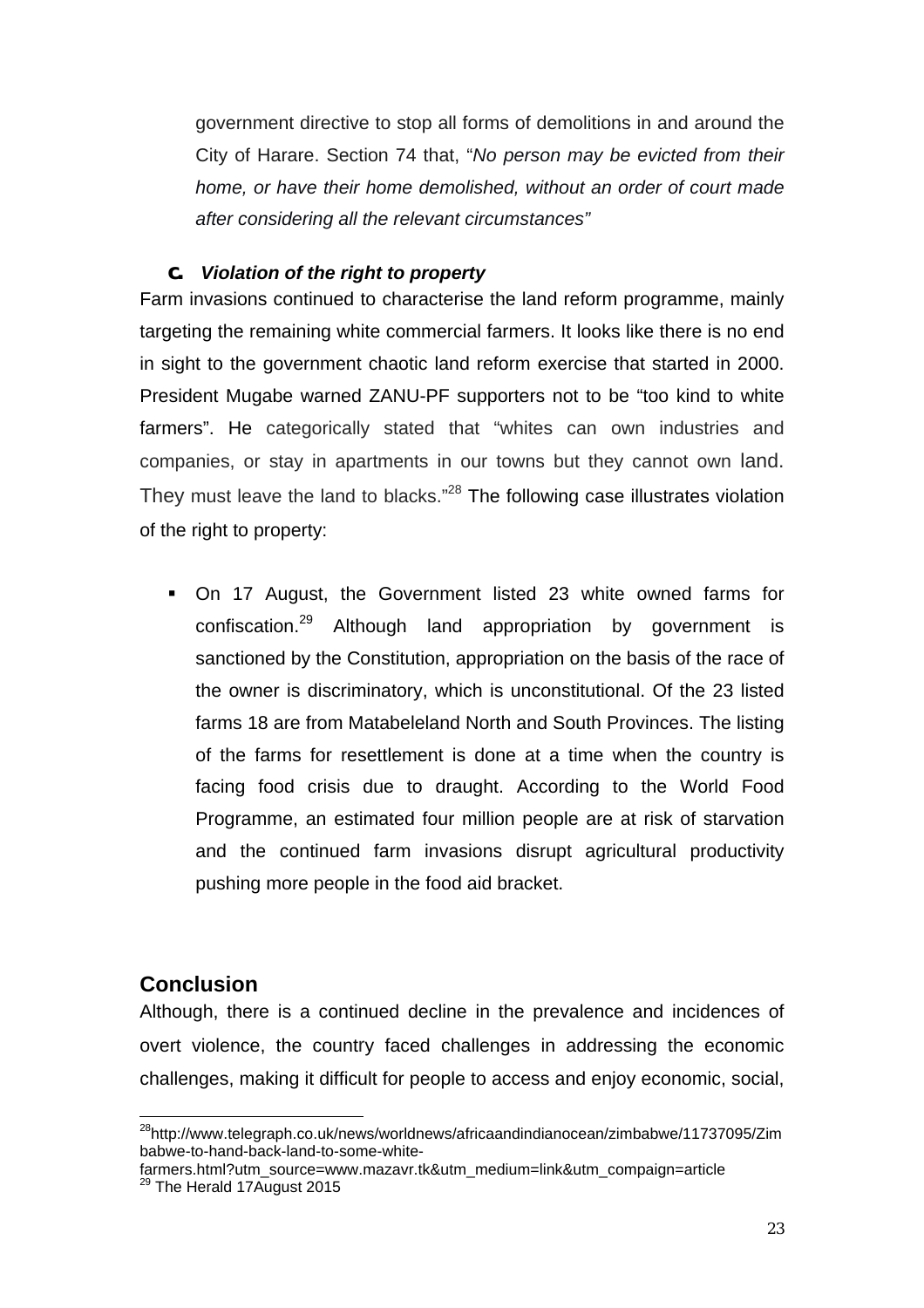and cultural rights. There was also no political will on the part of government to establish the independent commissions in terms of Chapter 6 of the Constitution, in particular the NPRC. In the next quarter the ZANU PF national conference will be held. As happened after the previous congress, acts of intimidation, harassment and even political violence are anticipated if the ruling party fails to find an amicable way to address its succession dispute.

# **Recommendations**

In view of the on-going violations, the Forum urges the Government of Zimbabwe to:

- a) Improve on service delivery and be committed to finding a lasting solution to the ever declining social and economic conditions
- b) Urgently consider realigning of all laws that do not comply with the Constitution.
- c) Operationalise the independent commissions.
- d) Ensure that the truth about the whereabouts of the abducted Itai Dzamara is established and those responsible are held accountable;